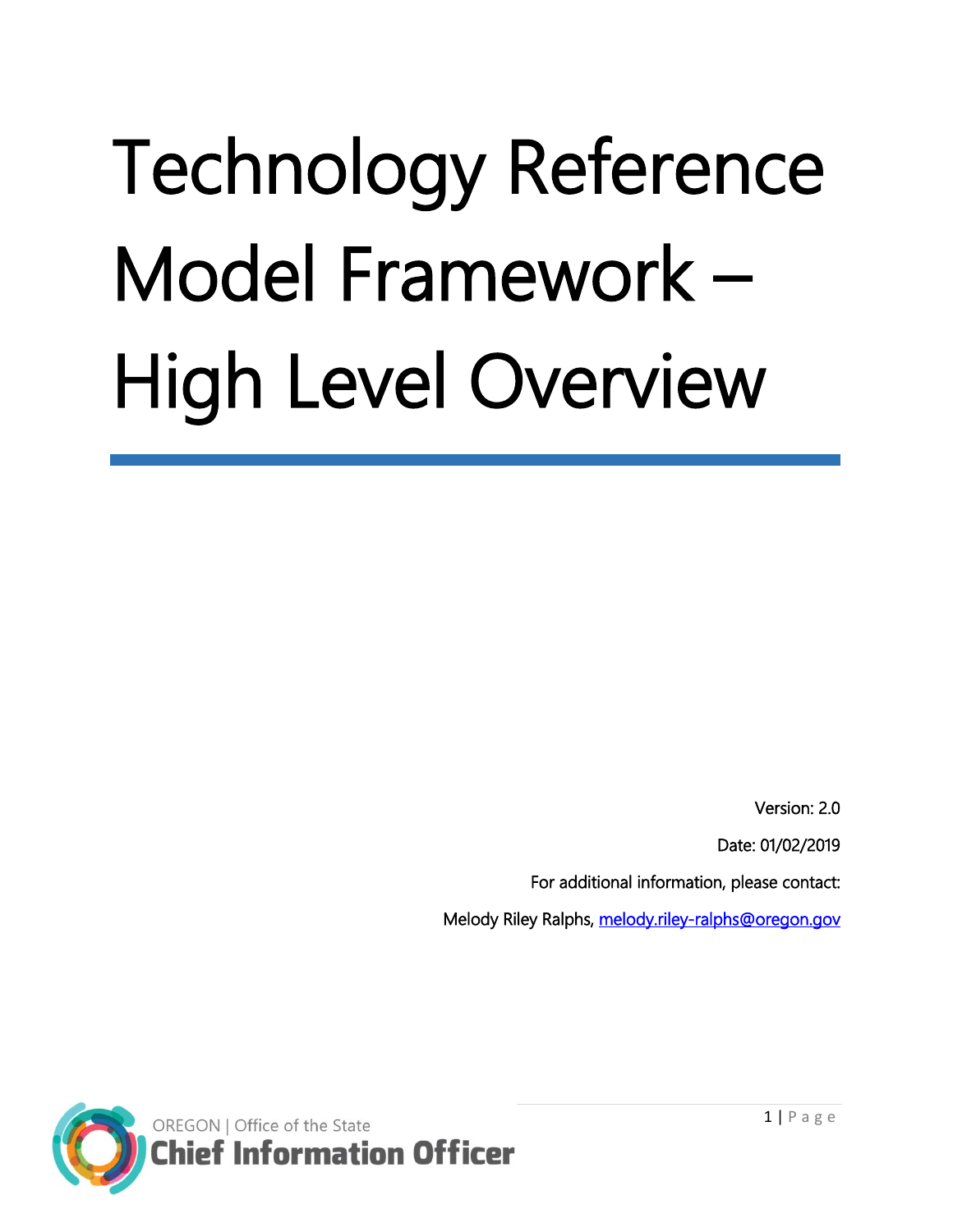## Purpose

The Oregon Technology Reference Model (TRM) Framework represents various technologies that support business and technology capabilities. There are two views of the TRM: business view and technical view. The TRM is a general tool for mapping technologies to business and technical capabilities; it is maintained by OSCIO Enterprise Alignment program to support a variety of efforts such as "Basecamp" for Strategic IT Sourcing, Architectural Assessments for IT projects, Enterprise Technology Standards and Future State Reference Architectures.

## **Background**

The State of Oregon is focused on transitioning from its current state with legacy, outdated and fragmented technology environment to one that is more current with industry, more agile to support business needs on a timely basis, and supports greater interoperability to achieve more seamless, responsive services. As this transition happens, it is important that agencies begin thinking about their needs in the context of "capabilities" rather than solely unique program-specific, customized functionality. This focus on capabilities will:

- Assist organizations to better understand and effectively integrate with the total enterprise ability to achieve strategic and current operational objectives; and
- Develop and provide solutions that focus on a set of functionalities and activities in the enterprise's strategic and current operational contexts.

To promote a consistent view of capabilities, the OSCIO is leveraging th[e Federal Enterprise Architecture](https://obamawhitehouse.archives.gov/sites/default/files/omb/assets/egov_docs/fea_v2.pdf) [\(FEA\) v2](https://obamawhitehouse.archives.gov/sites/default/files/omb/assets/egov_docs/fea_v2.pdf) Framework as the starting point to help define Oregon's business, application and infrastructure framework. The primary areas of FEA V2 that were leveraged and defined as follows:

- *Business Reference Model (BRM) describes an organization through a taxonomy of common mission and support service areas instead of through a stove-piped organizational view, thereby promoting intra- and inter-agency collaboration.*
- *Application Reference Model (ARM) categorizes the system- and application-related standards and technologies that support the delivery of service capabilities, allowing agencies to share and reuse common solutions and benefit from economies of scale.*
- *Infrastructure Reference Model (IRM) categorizes the network/cloud related standards and technologies to support and enable the delivery of voice, data, video, and mobile service components and capabilities.*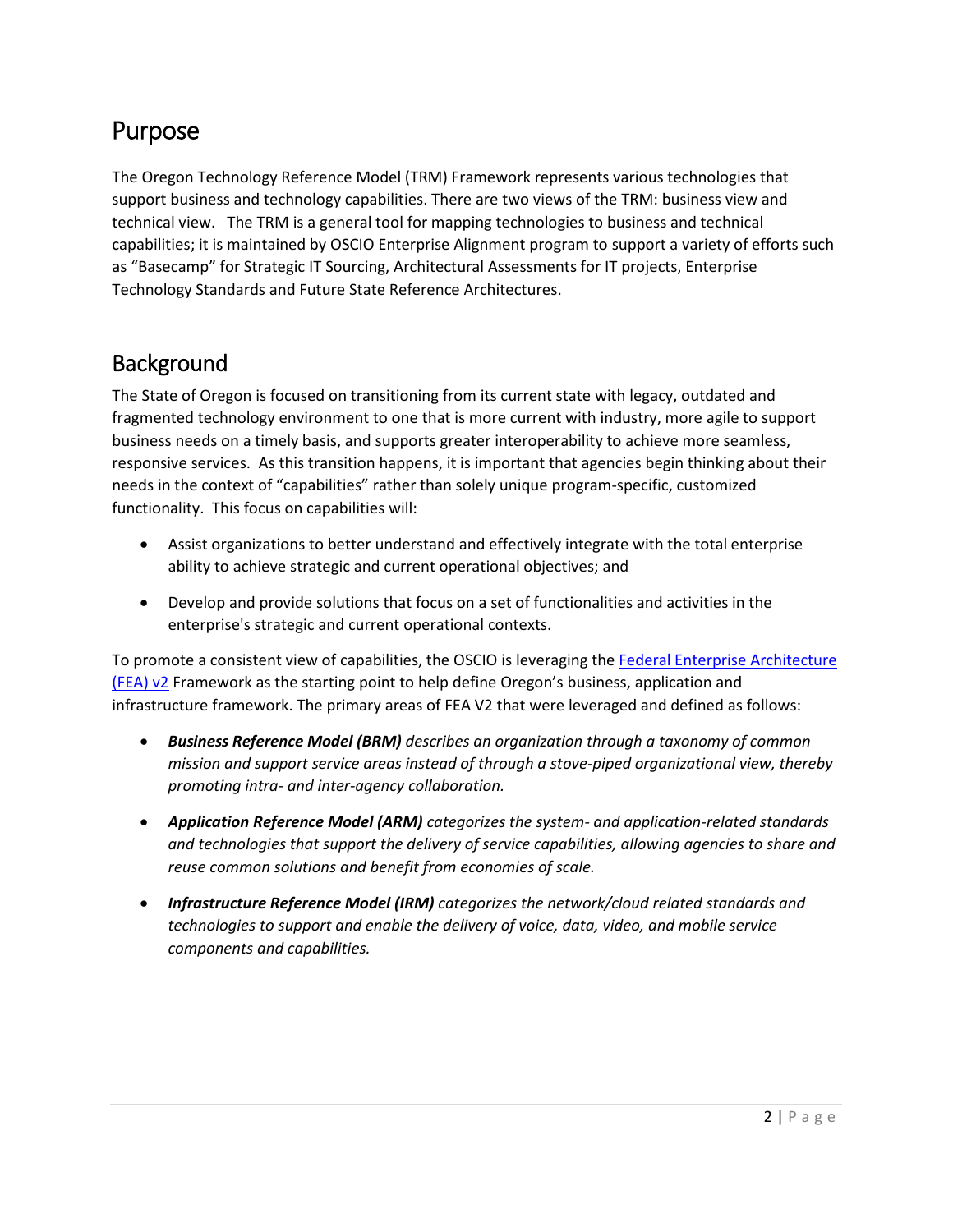## Oregon Technology Reference Model - Business View

This view represents the major groupings of technical goods, products or services that are directly tied to end-user or business functions.



#### Major business capability domains are:

- End-user Devices: A personal computer (desktop or laptop), smart device (e.g. smart phone or tablet), printer, or removable storage media that can store information.
- End-user Applications: General business productivity and visualization software used by standard end-users.
- Business Process/Systems Portfolio: Systems are discrete sets of information resources organized for the collection, processing, maintenance, use, sharing, dissemination, or disposition of information in support of a specific business process.
- Applications: Application components are self-contained software that can be aggregated or configured to support (or contribute to achieving) many different business objectives.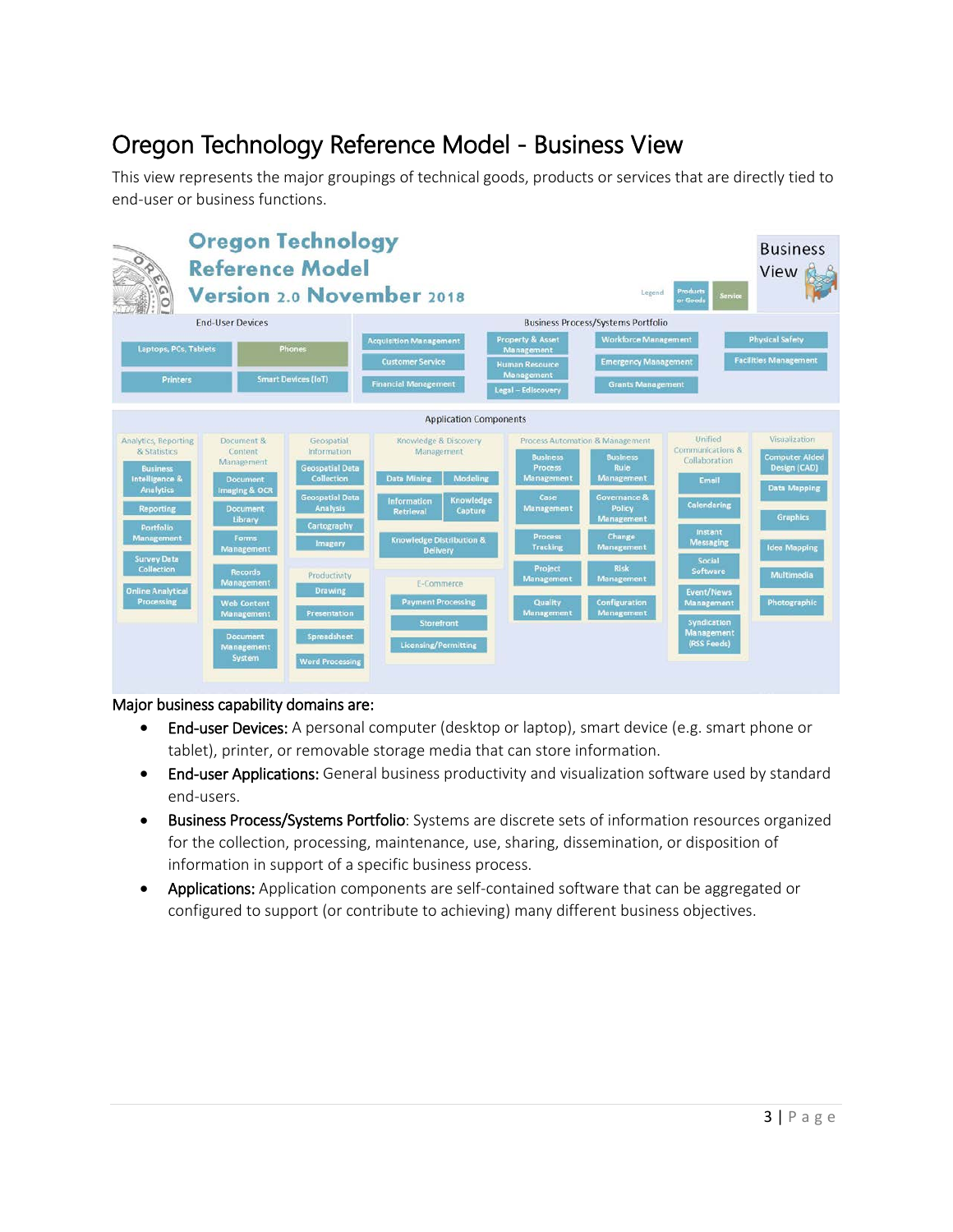# Oregon Technology Reference Model – Technical View

This view represents the major groupings of technical goods, products or services that provide underlying support to business solutions and tools.



#### Major technical capability domains are:

- Integration/Middleware: Middleware is computer software that provides services to software applications beyond those available from the operating system. It can be described as "software glue". Middleware makes it easier for software developers to implement communication and input/output, so they can focus on the specific purpose of their application.
- Data Management: Application components are self-contained software that can be aggregated or configured to support (or contribute to achieving) data and information management business needs.
- Platform Services: The Platform Domain includes a hardware architecture and a software framework, where the combination allows software, particularly application software, to run.
- Network: The Network section of the IRM addresses how a particular IT asset is accessed and used within the enterprise.
- Information Security: Application components are self-contained software that can be aggregated or configured to support (or contribute to achieving) information security management & controls.
- IT Systems Management: Tools used by IT to support and maintain the technical services and service delivery.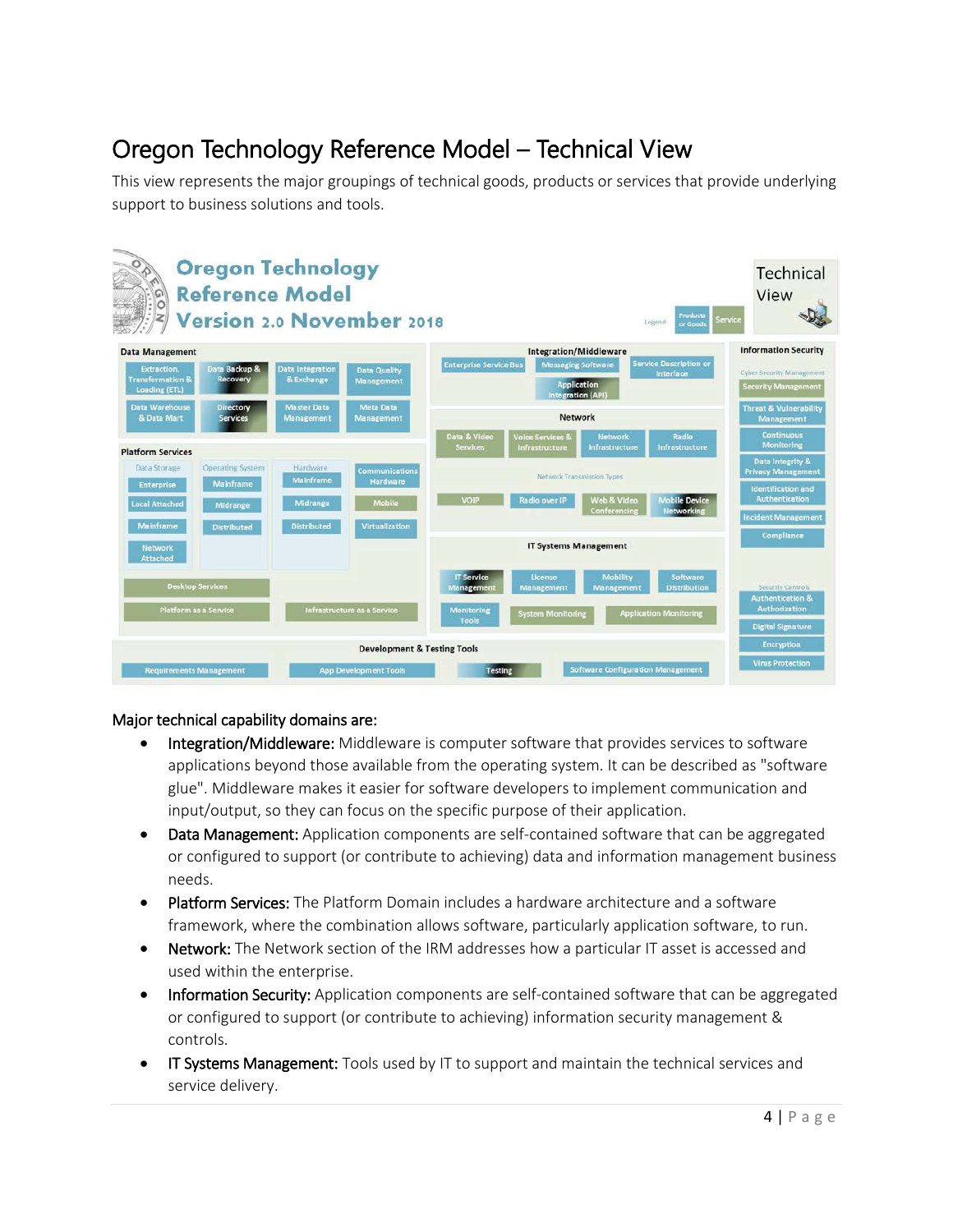• Development & Testing Tools: Includes tools related to all areas of software development including programming editors, frameworks, systems development methodologies, software testing, and software configuration management.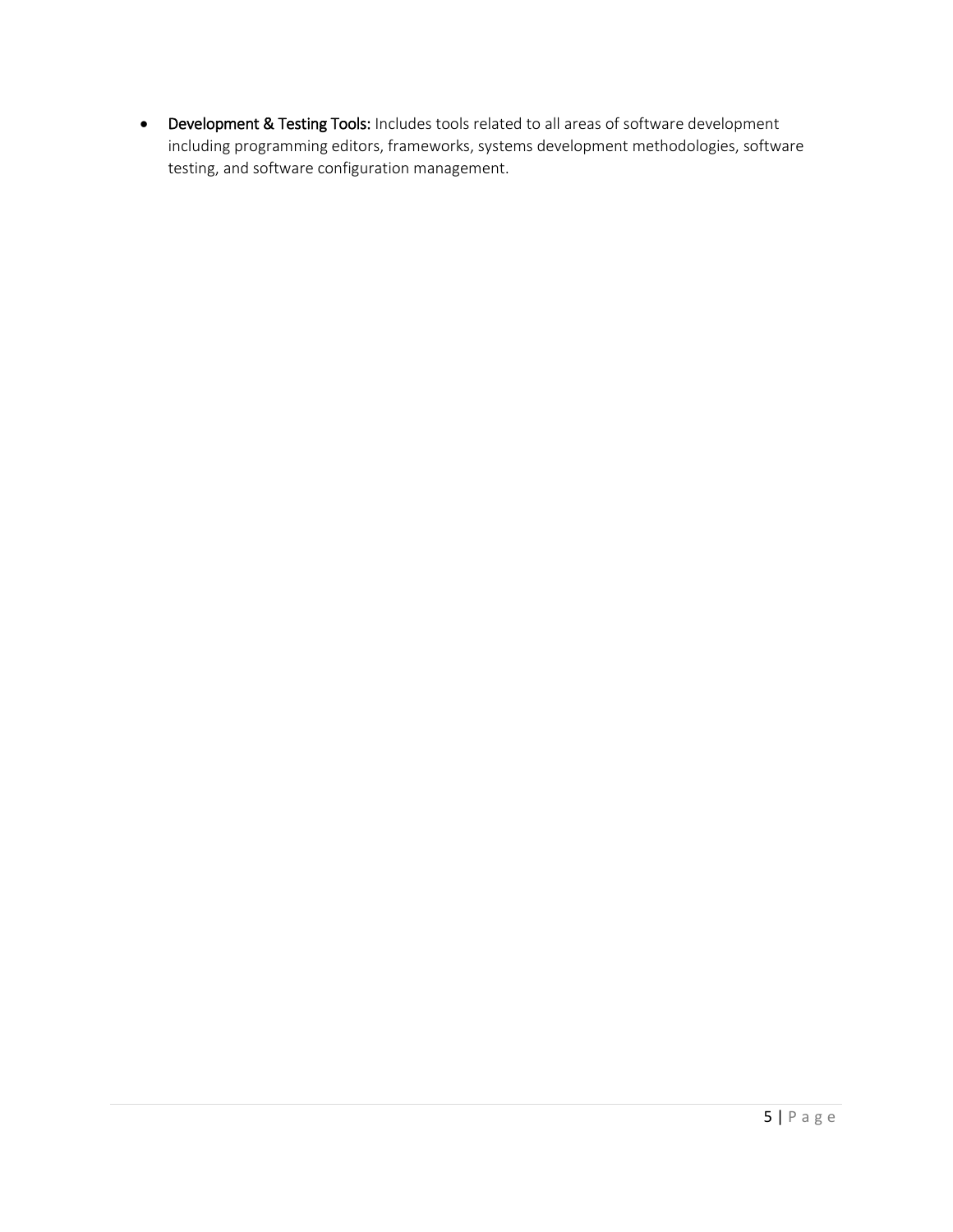### Appendix A: Technology Reference Model (TRM) Definitions

Most definitions for the categories within the Oregon TRM are derived from the Federal Enterprise [Architecture \(FEA\) v2.](https://www.whitehouse.gov/sites/default/files/omb/assets/egov_docs/fea_v2.pdf)

| <b>Domain</b>   | <b>Area</b> | <b>Category</b>       | <b>Definition</b>                           |
|-----------------|-------------|-----------------------|---------------------------------------------|
| End-user        |             | Laptops, PC, Tablets, | Major category that represents common       |
| Devices         |             | Printers              | consumer-based technology devices.          |
|                 |             | Phones                | Major category of devices and services      |
|                 |             |                       | related to telephony and                    |
|                 |             |                       | telecommunications.                         |
|                 |             | <b>Smart Phones</b>   | A cellular phone that performs many of      |
|                 |             |                       | the functions of a computer, typically      |
|                 |             |                       | having a touchscreen interface, Internet    |
|                 |             |                       | access, and an operating system capable     |
|                 |             |                       | of running downloaded applications.         |
| <b>Business</b> | Acquisition |                       | Major category of business processes        |
| Process/        | Management  |                       | which represent functions such as invoice   |
| Systems         |             |                       | tracking & approval (manages inflow &       |
| Portfolio       |             |                       | outflow of "products", as well as data      |
|                 |             |                       | about the level of "products" on hand),     |
|                 |             |                       | procurement (used in acquisition of goods   |
|                 |             |                       | or services and management of the           |
|                 |             |                       | contracts), and vendor management (used     |
|                 |             |                       | to build a list of vendors or measure       |
|                 |             |                       | satisfaction of relationships).             |
|                 | Customer    |                       | Major category of business processes        |
|                 | Service     |                       | which represent functions such as call      |
|                 |             |                       | center/help desk (supports the              |
|                 |             |                       | management of service center to respond     |
|                 |             |                       | to government and contract employees'       |
|                 |             |                       | technical and/or administrative             |
|                 |             |                       | questions), and/or issue tracking (supports |
|                 |             |                       | activities associated with providing an     |
|                 |             |                       | agency's customers with information         |
|                 |             |                       | regarding the agency's service offerings    |
|                 |             |                       | and managing the interactions and           |
|                 |             |                       | relationships with those customers).        |
|                 | Financial   |                       | Major category of business processes        |
|                 | Management  |                       | which represent functions such as           |
|                 |             |                       | accounts payable, accounts receivable,      |
|                 |             |                       | budget planning & execution, financial      |
|                 |             |                       | audit, general ledger, payroll and travel.  |
|                 | Property &  |                       | Major category of business processes        |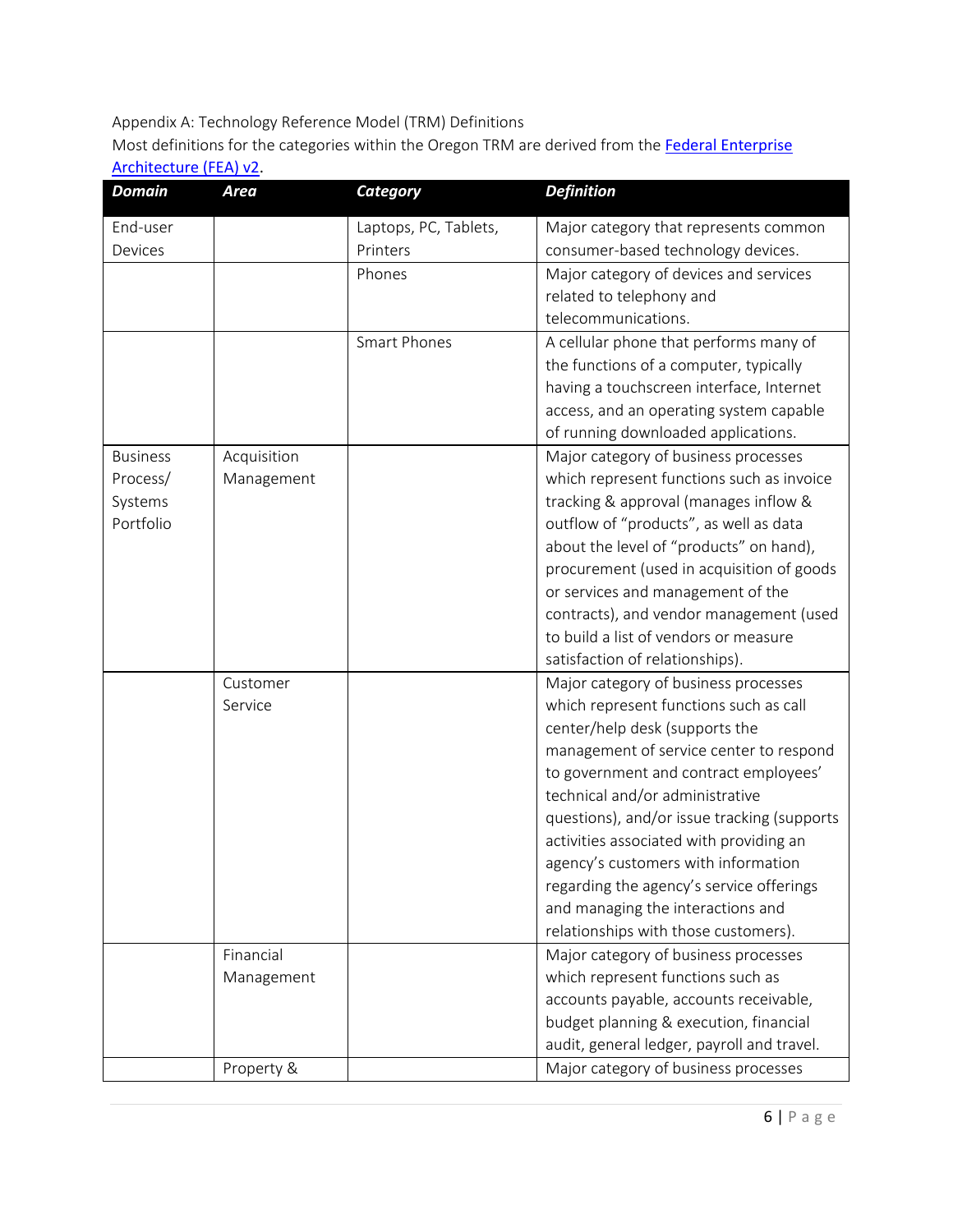| Asset           |             | which represent functions such as facilities         |
|-----------------|-------------|------------------------------------------------------|
| Management      |             | management, inventory management,                    |
|                 |             | logistics & transportation, media &                  |
|                 |             | facilities reservations, and warehouse               |
|                 |             | management.                                          |
| Workforce       |             | Major category of business processes                 |
| Management      |             | which represent functions such as                    |
|                 |             | resource planning & allocation, skills               |
|                 |             | management, and team & organizational                |
|                 |             | management.                                          |
| Human           |             | Major category of business processes                 |
| Resource        |             | which represent functions such as awards,            |
| Management      |             | benefits, education/training, employee               |
|                 |             | personnel records, staff acquisition,                |
|                 |             | retirement, and time & attendance.                   |
|                 |             |                                                      |
| Legal           | E-discovery | Software that supports the analysis of               |
|                 |             | electronically stored information and its            |
|                 |             | exchange, including digital forensics                |
|                 |             | analysis.                                            |
| Grants          |             | Software that supports the administration            |
| Management      |             | and monitoring of grants.                            |
| Emergency       |             | Software that supports the continuity of             |
| Management      |             | operations for an organization's business            |
|                 |             | through the identification of surge or               |
|                 |             | temporary personnel in addition to<br>federal staff. |
|                 |             |                                                      |
|                 |             | Software that enables designated                     |
|                 |             | individuals to communicate critical                  |
|                 |             | information to many individuals across               |
|                 |             | multiple devices.                                    |
| Physical Safety |             | Software that supports the management                |
|                 |             | of, and mechanisms for, interaction and              |
|                 |             | oversight for controlling biological,                |
|                 |             | chemical, and radiological materials and             |
|                 |             | wastes. This includes addressing                     |
|                 |             | identification of materials that need                |
|                 |             | special handling and processes to                    |
|                 |             | minimize the risk of their unsafe use and            |
|                 |             | improper disposal.                                   |
| Facilities      |             | Software that supports facilities                    |
| Management      |             | management including the maintenance,                |
|                 |             | administration, certification, and                   |
|                 |             | operation of office buildings that are               |
|                 |             | possessions of the State.                            |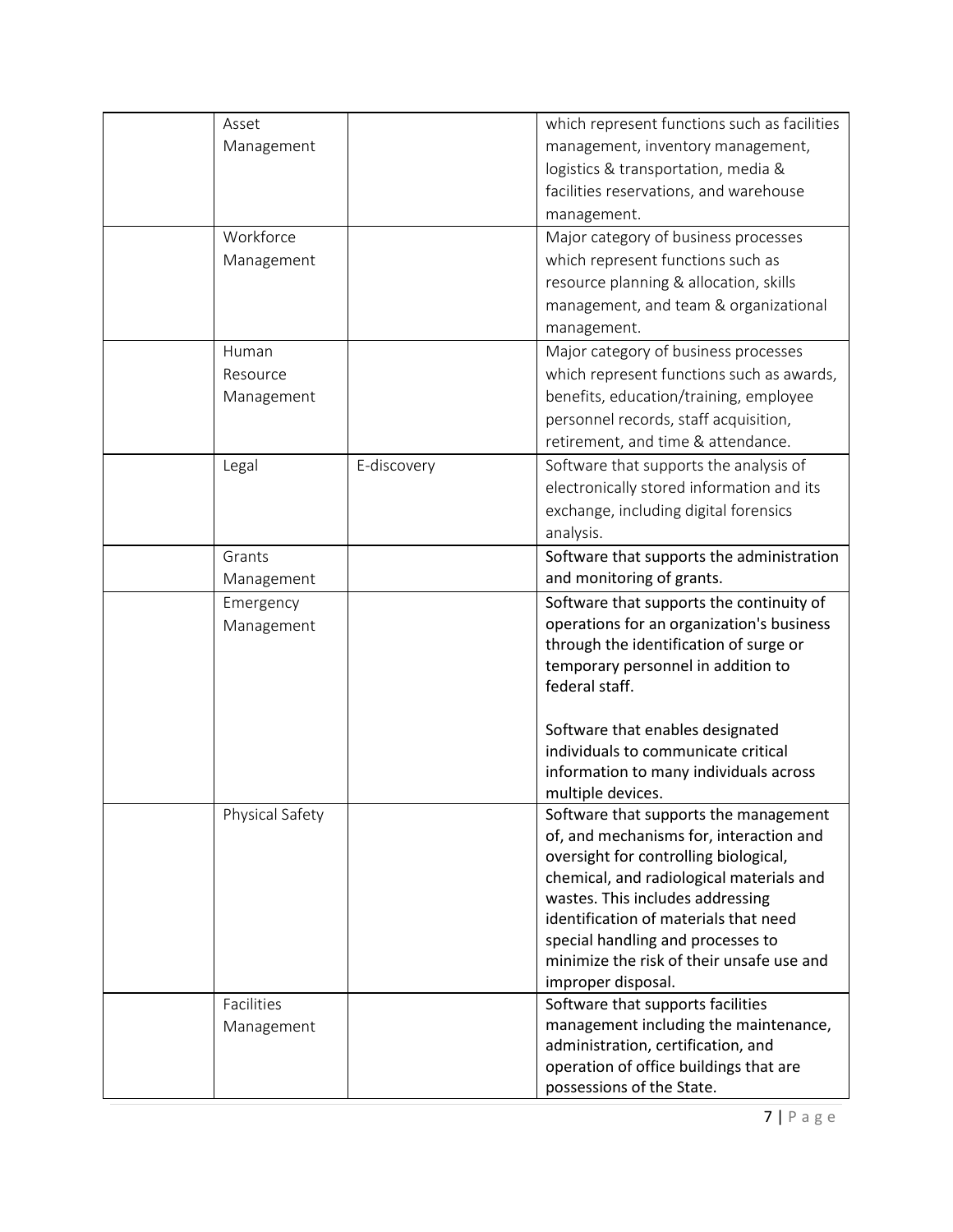| Application | Analytics,        | Business Intelligence & | Software to support identifying,            |
|-------------|-------------------|-------------------------|---------------------------------------------|
| Components  | Reporting &       | Analytics               | extracting, and analyzing business data,    |
|             | <b>Statistics</b> |                         | such as performance and cost metrics to     |
|             |                   |                         | support better business decision-making.    |
|             |                   | Reporting               | Software tools that support the creation    |
|             |                   |                         | and display of individually designed and    |
|             |                   |                         | structured reports with self-service access |
|             |                   |                         | to meaningful data.                         |
|             |                   | Portfolio Management    | Software that provides the set of           |
|             |                   |                         | capabilities to support the administration  |
|             |                   |                         | of a group of investments held by an        |
|             |                   |                         | organization.                               |
|             |                   | Survey Data Collection  | Software that supports methods to collect   |
|             |                   |                         | information from a sample of individuals    |
|             |                   |                         | in a systematic way for empirical research  |
|             |                   |                         | in social sciences, marketing and official  |
|             |                   |                         | statistics.                                 |
|             |                   | Online Analytical       | Software that supports a process to swiftly |
|             |                   | Processing              | answer multi-dimensional analytical         |
|             |                   |                         | (MDA) queries and enable users to           |
|             |                   |                         | interactively analyze multidimensional      |
|             |                   |                         | data from multiple perspectives. An OLAP    |
|             |                   |                         | consists of three basic analytical          |
|             |                   |                         | operations: consolidation, drill-down, and  |
|             |                   |                         | slicing and dicing.                         |
|             | Document &        | Document Imaging &      | Software that supports the document         |
|             | Content           | <b>OCR</b>              | scanning and the interpretation of images   |
|             | Management        |                         | into text.                                  |
|             |                   | Document Library        | On line repository of documents, letters,   |
|             |                   |                         | speeches, web sites, books, or articles to  |
|             |                   |                         | be shared.                                  |
|             |                   | Forms Management        | Software that supports the creation,        |
|             |                   |                         | modification, and usage of physical or      |
|             |                   |                         | electronic documents used to capture        |
|             |                   |                         | information within the business cycle.      |
|             |                   | Records Management      | Software that supports the management       |
|             |                   |                         | and stewardship of a type of information    |
|             |                   |                         | by the federal government in order to       |
|             |                   |                         | facilitate communication and information    |
|             |                   |                         | archival.                                   |
|             |                   | Web Content             | Software that provides content authoring,   |
|             |                   | Management              | content review and approval, tagging and    |
|             |                   |                         | aggregation, content publishing and         |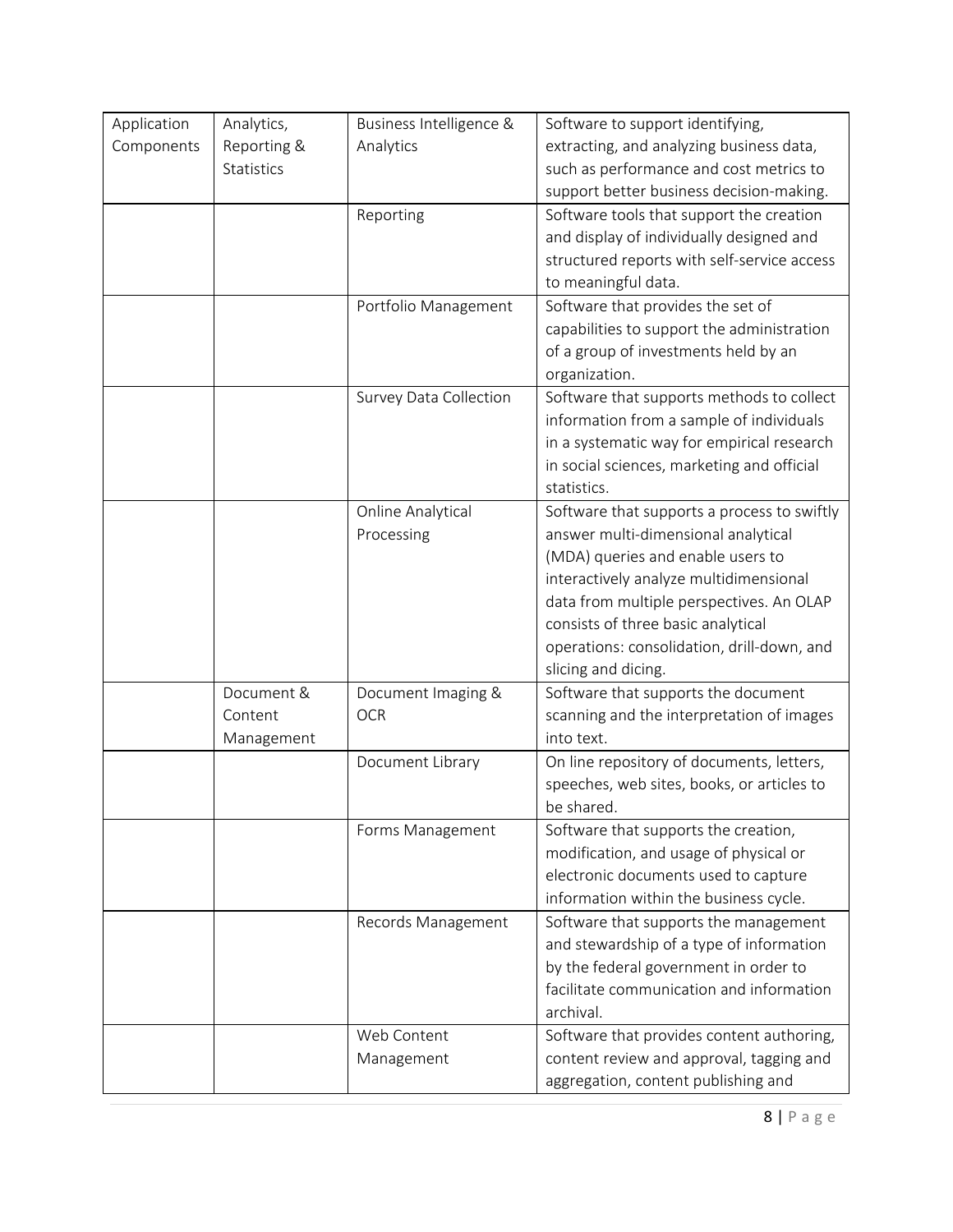|              |                              | delivery, and syndication management.        |
|--------------|------------------------------|----------------------------------------------|
|              | Document Management          | Software used to track, store and retrieve   |
|              | System                       | electronic documents and/or images of        |
|              |                              | paper documents. It is usually capable of    |
|              |                              | keeping track of the different versions      |
|              |                              | created by different users (history          |
|              |                              | tracking).                                   |
| Geospatial   | Geospatial Data              | Software that supports the collection or     |
| Information  | Collection                   | management of geospatial information.        |
|              | Geospatial Data Analysis     | Supports the application of statistical      |
|              |                              | analysis and other informational             |
|              |                              | techniques to geographically based data.     |
|              | Cartography                  | Software that supports the creation of       |
|              |                              | maps.                                        |
|              | Imagery                      | Software that supports the collection of     |
|              |                              | information via satellite and aerial         |
|              |                              | photography.                                 |
| Productivity | Drawing                      | Software used to create or edit a graphical  |
|              |                              | object.                                      |
|              | Presentation                 | Software used to display information,        |
|              |                              | normally in the form of a slide show.        |
|              | Spreadsheet                  | Software used to create, update and/or       |
|              |                              | read a two-dimensional matrix of rows        |
|              |                              | and columns.                                 |
|              | Word Processing              | Software used for the composition,           |
|              |                              | editing, formatting and/or possibly          |
|              |                              | printing of print material.                  |
| Knowledge &  | Data Mining                  | Software that provides for the efficient     |
| Discovery    |                              | discovery of non-obvious, valuable           |
| Management   |                              | patterns and relationships within a large    |
|              |                              | collection of data.                          |
|              | <b>Information Retrieval</b> | Software that provides access to data and    |
|              |                              | information for use by an organization and   |
|              |                              | its stakeholders.                            |
|              | Modeling                     | Software to develop descriptions that        |
|              |                              | adequately explain relevant data for the     |
|              |                              | purpose of prediction, pattern detection,    |
|              |                              | exploration or general organization of       |
|              |                              | data.                                        |
|              | Knowledge Capture            | Software that facilitates collection of data |
|              |                              | and information.                             |
|              | Knowledge Distribution       | Software that supports the transfer of       |
|              | & Delivery                   | knowledge to the end customer.               |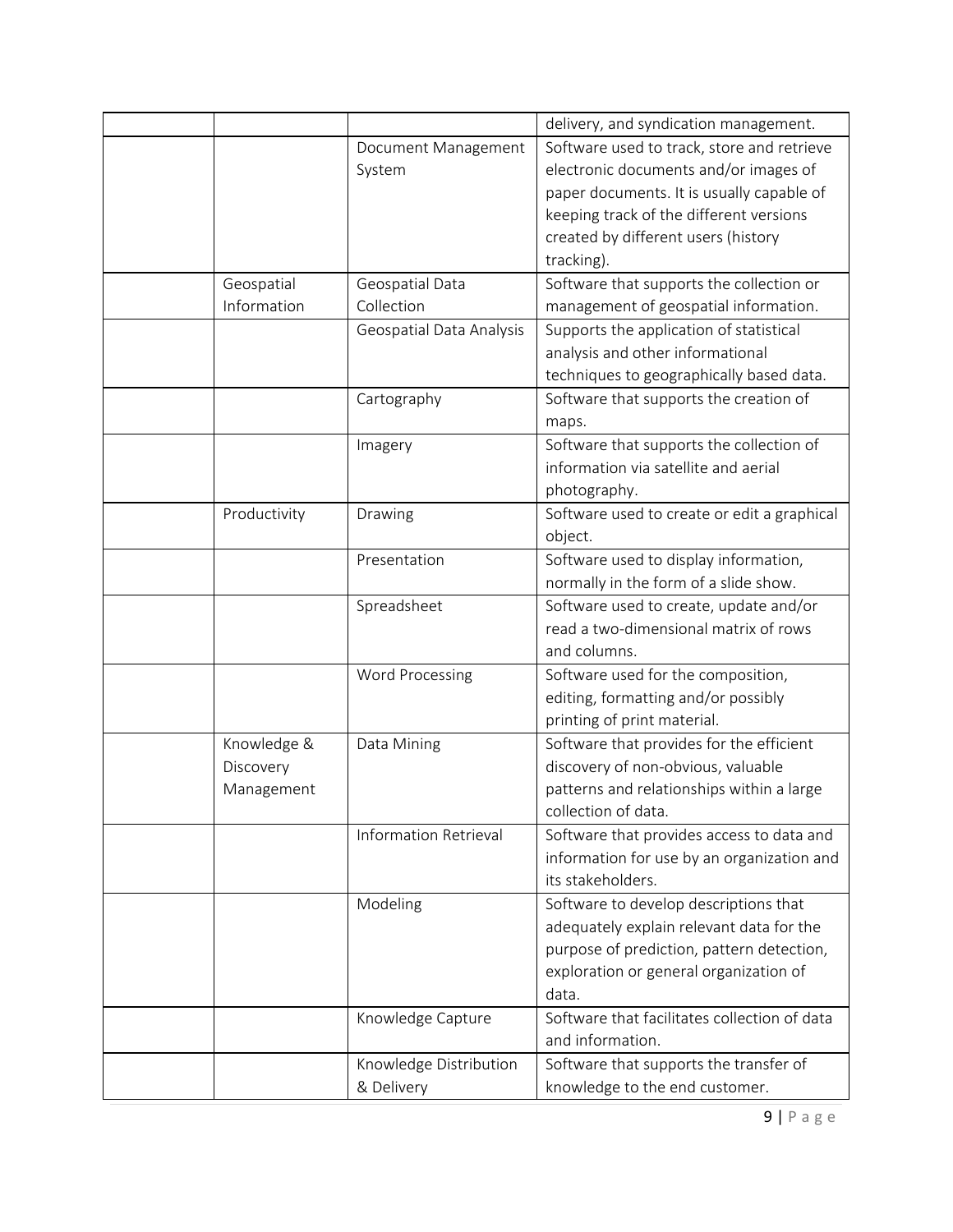| Process      | <b>Business Process</b> | Software that allows organizations to        |
|--------------|-------------------------|----------------------------------------------|
| Automation & | Management              | abstract business process from technology    |
| Management   |                         | infrastructure and support the managerial    |
|              |                         | approach through enabling technology,        |
|              |                         | bridging organizational and technology       |
|              |                         | silos. Business Process Management           |
|              |                         | applications and software include items      |
|              |                         | such as: Process Engine, Business            |
|              |                         | Analytics, Content Management, and           |
|              |                         | Collaboration Tools.                         |
|              | <b>Business Rule</b>    | Software used to define, deploy, execute,    |
|              | Management              | monitor and maintain the variety and         |
|              |                         | complexity of decision logic that is used by |
|              |                         | operational systems within an                |
|              |                         | organization or enterprise. This logic, also |
|              |                         | referred to as business rules, includes      |
|              |                         | policies, requirements, and conditional      |
|              |                         | statements that are used to determine the    |
|              |                         | tactical actions that take place in          |
|              |                         | applications and systems.                    |
|              | Case Management         | Software that manages the life cycle of a    |
|              |                         | particular claim or investigation within an  |
|              |                         | organization to include creating, routing,   |
|              |                         | tracing, assignment and closing of a case    |
|              |                         | as well as collaboration among case          |
|              |                         | handlers                                     |
|              | Governance & Policy     | Software the supports decisions, actions,    |
|              | Management              | business rules and other matters that        |
|              |                         | govern an organization                       |
|              | Process Tracking        | Software that monitors the activities        |
|              |                         | within the business cycle                    |
|              | Change Management       | Software that controls the process for       |
|              |                         | updates or modifications to the existing     |
|              |                         | documents, software or business              |
|              |                         | processes of an organization.                |
|              | Project Management      | Software that provides capabilities for cost |
|              |                         | estimation and planning, scheduling, cost    |
|              |                         | control and budget management,               |
|              |                         | resource allocation, collaboration,          |
|              |                         | communication, quality management and        |
|              |                         | documentation or administration systems,     |
|              |                         | which are used to deal with the              |
|              |                         | complexity of large projects.                |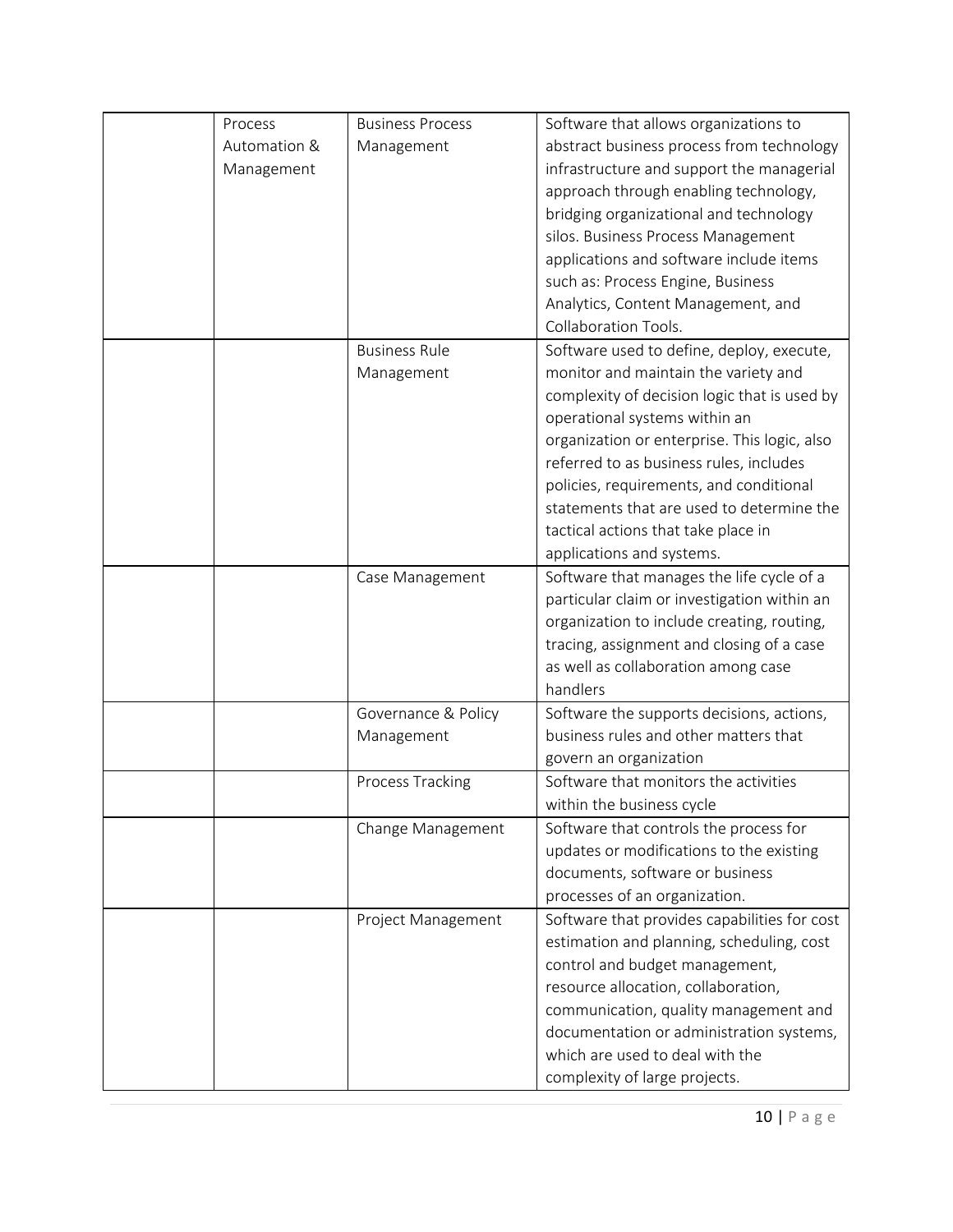|                                              | Risk Management<br><b>Quality Management</b> | Software that allows planners to explicitly<br>address uncertainty by identifying and<br>generating metrics, setting parameters,<br>prioritizing, and developing mitigations,<br>and tracking risk.<br>Software that ensures an organization or<br>product is consistent based on quality<br>planning, quality control, quality assurance<br>and quality improvement. |
|----------------------------------------------|----------------------------------------------|-----------------------------------------------------------------------------------------------------------------------------------------------------------------------------------------------------------------------------------------------------------------------------------------------------------------------------------------------------------------------|
|                                              | Configuration<br>Management                  | Software that controls the hardware and<br>software environments, as well as<br>documents of an organization.                                                                                                                                                                                                                                                         |
| E-Commerce                                   | <b>Payment Processing</b>                    | Includes disbursements of funds, via a<br>variety of mechanisms, to government<br>and private individuals, federal agencies,<br>state, local and international<br>governments, and the private sector, to<br>effect payment for goods and services, or<br>distribute entitlements, benefits, grants,<br>subsidies, loans, or claims.                                  |
|                                              | Storefront                                   | Solution for those who want to host a<br>website that advertises products or<br>services and for which consumer<br>transactions are generated online.                                                                                                                                                                                                                 |
|                                              | Licensing/Permitting                         | Licensing and Permitting involves<br>activities associated with granting,<br>revoking, and the overall management of<br>the documented authority necessary to<br>perform a regulated task or function.                                                                                                                                                                |
| Unified<br>Communications<br>& Collaboration | Email                                        | Software that supports the transmission of<br>memos and messages over a network.                                                                                                                                                                                                                                                                                      |
|                                              | Calendaring                                  | Software that provides users with an<br>electronic version of a calendar, an<br>appointment book, address book, and/or<br>contact list.                                                                                                                                                                                                                               |
|                                              | Instant Messaging                            | Software that supports text, voice and/or<br>video communications between two or<br>more users.                                                                                                                                                                                                                                                                       |
|                                              | Social Software                              | Software that supports the capturing,<br>storing and presentation of<br>communication, usually written but may<br>include audio and video as well.                                                                                                                                                                                                                    |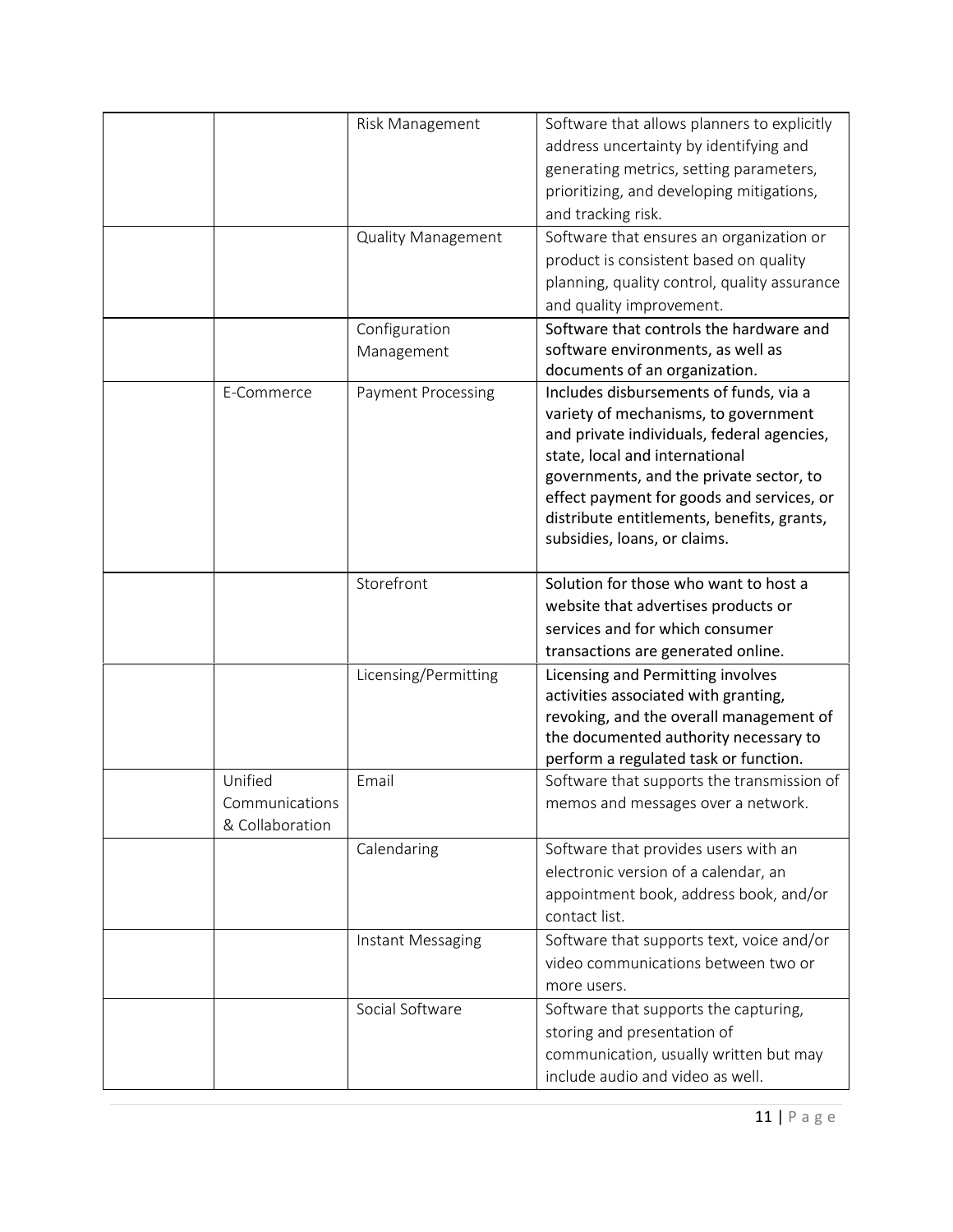|              |               |                        | Interactive tools handle mediated          |
|--------------|---------------|------------------------|--------------------------------------------|
|              |               |                        | interactions between a pair or group of    |
|              |               |                        | users. They focus on establishing and      |
|              |               |                        | maintaining a connection among users,      |
|              |               |                        | facilitating the mechanics of conversation |
|              |               |                        | and talk.                                  |
|              |               | Event/News             | Software that provides users with          |
|              |               | Management             | frequently updated content to which they   |
|              |               |                        | subscribe.                                 |
|              |               | Syndication            | A family of web feed formats used to       |
|              |               | Management (RSS        | publish frequently updated works, such as  |
|              |               | Feeds)                 | blog entries, news headlines, audio, and   |
|              |               |                        | video, in a standardized format.           |
|              | Visualization | Computer Aided Design  | Software that supports the use of          |
|              |               | (CAD)                  | computer technology for the process of     |
|              |               |                        | design and design-documentation and        |
|              |               |                        | includes software or environments which    |
|              |               |                        | provide the user with input-tools for the  |
|              |               |                        | purpose of streamlining design processes;  |
|              |               |                        | drafting, documentation, and               |
|              |               |                        | manufacturing processes.                   |
|              |               | Data Mapping           | Software that supports the process of      |
|              |               |                        | creating data element mappings between     |
|              |               |                        | two distinct data models. Data mapping is  |
|              |               |                        | used as a first step for a wide variety of |
|              |               |                        | data integration tasks.                    |
|              |               | Graphics               | Software that enables a person to          |
|              |               |                        | manipulate static, animated or video       |
|              |               |                        | visual images on a computer.               |
|              |               | Idea Mapping           | Software that is used to create diagrams   |
|              |               |                        | of relationships between concepts, ideas   |
|              |               |                        | or other pieces of information.            |
|              |               | Multimedia             | Software to manage, develop and            |
|              |               |                        | manipulate content from a combination of   |
|              |               |                        | different content forms such as text,      |
|              |               |                        | audio, still images, animation, video, or  |
|              |               |                        | interactivity.                             |
|              |               | Photographic           | Software that supports the capture,        |
|              |               |                        | storage, and manipulation of photographic  |
|              |               |                        | images.                                    |
| Integration/ |               | Enterprise Service Bus | Software used for designing and            |
| Middleware   |               |                        | implementing the interaction and           |
|              |               |                        | communication between mutually             |
|              |               |                        |                                            |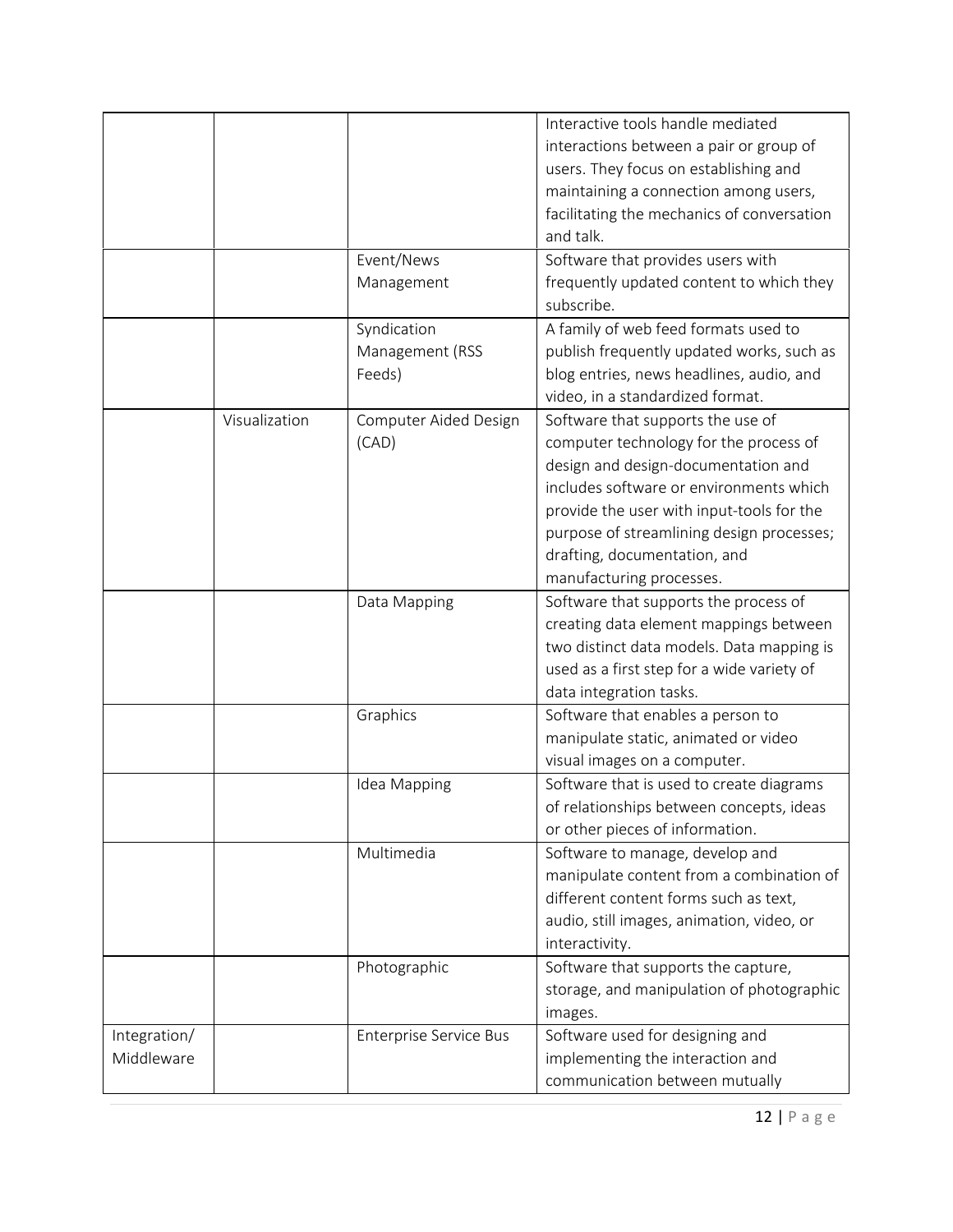|            |                         | interacting software applications in                                       |
|------------|-------------------------|----------------------------------------------------------------------------|
|            |                         | Service Oriented Architecture (SOA).                                       |
|            | Messaging Software      | Software that enables passing of                                           |
|            |                         | information message between different                                      |
|            |                         | systems and IT assets using different                                      |
|            |                         | communications technologies.                                               |
|            | Service Description or  | Software that enables various services                                     |
|            | Interface               | available in SOA. It is designed to be                                     |
|            |                         | interrogated by Simple Object Access                                       |
|            |                         | Protocol (SOAP) messages and to provide                                    |
|            |                         | access to Web Services Description                                         |
|            |                         | Language (WSDL) documents describing                                       |
|            |                         | the protocol bindings and message                                          |
|            |                         | formats required to interact with the web                                  |
|            |                         | services listed in its directory.                                          |
|            | Application Integration | Source code based specification intended                                   |
|            | (API)                   | to be used as an interface by software                                     |
|            |                         | components to communicate with each                                        |
|            |                         | other. An application programming                                          |
|            |                         | interface (API) may include specifications                                 |
|            |                         | for routines, data structures, object<br>classes, and variables (e.g., per |
|            |                         | Wikipedia).                                                                |
| Data       | Extraction,             | Software that supports the extraction of                                   |
| Management | Transformation &        | data from a database, the manipulation                                     |
|            | Loading (ETL)           | and change of data to a different format                                   |
|            |                         | and the population of another database                                     |
|            |                         | with the data.                                                             |
|            | Data Backup & Recovery  | Software that creates copies of data which                                 |
|            |                         | may be used to restore the original after a                                |
|            |                         | data loss event or to restore and stabilize                                |
|            |                         | data sets to a consistent, desired state.                                  |
|            | Data Integration &      | Software services that enable elements of                                  |
|            | Exchange                | distributed business applications to                                       |
|            |                         | interoperate and the software                                              |
|            |                         | development necessary to facilitate such                                   |
|            |                         | integration. These elements can share                                      |
|            |                         | function, content, and communications                                      |
|            |                         | across heterogeneous computing                                             |
|            |                         | environments.                                                              |
|            | Data Quality            | Software to ensure that data are fit for                                   |
|            | Management              | their intended uses in operations, decision                                |
|            |                         | making and planning and to ensure                                          |
|            |                         | internal consistency of the data.                                          |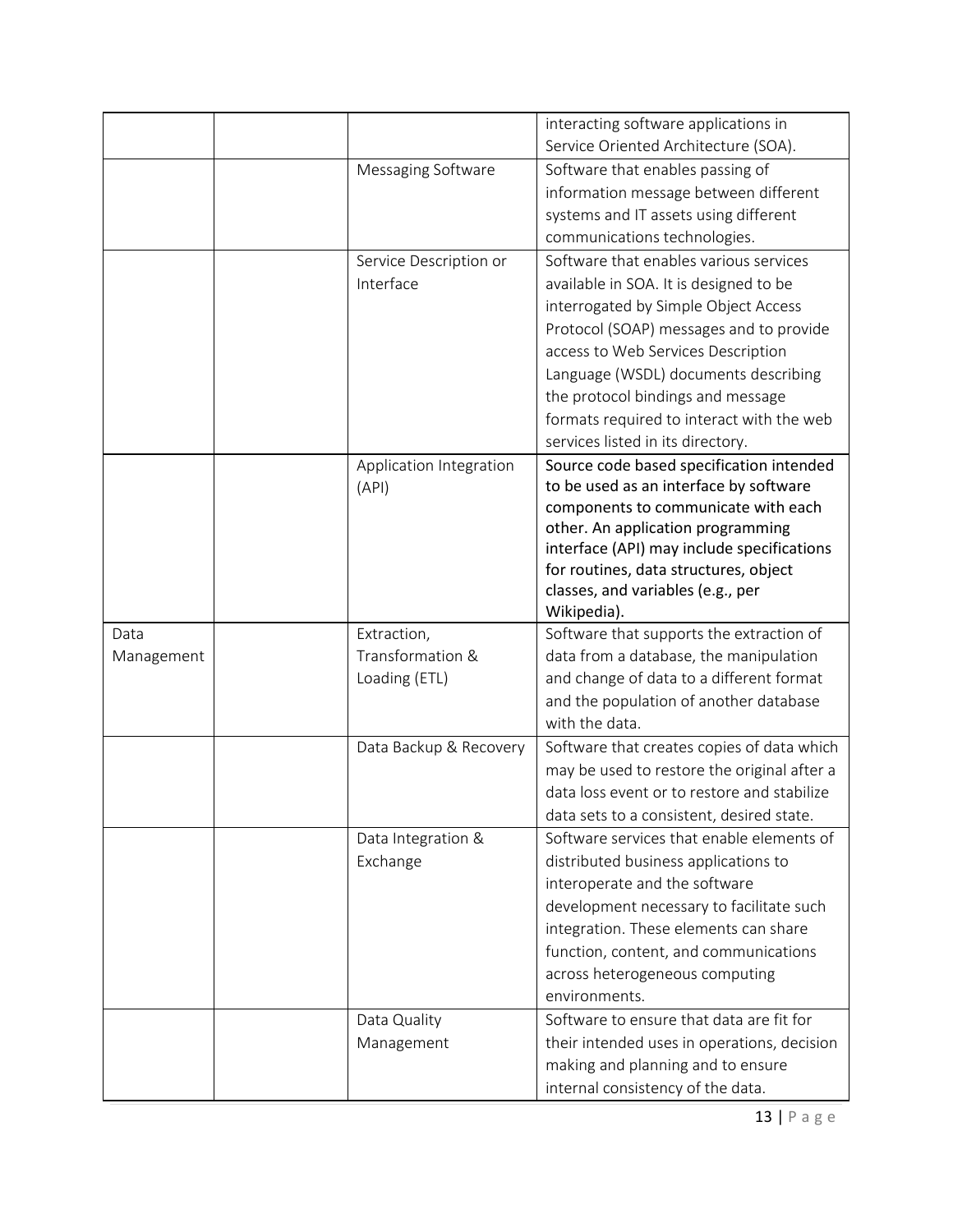|          |              | Data Warehouse & Data     | Database used for reporting and analysis,     |
|----------|--------------|---------------------------|-----------------------------------------------|
|          |              | Mart                      | where the data stored in the warehouse is     |
|          |              |                           | uploaded from the transactional systems.      |
|          |              | <b>Directory Services</b> | Software that supports the listing of         |
|          |              |                           | employees and their whereabouts.              |
|          |              | Master Data               | Software that supports a set of processes     |
|          |              | Management                | and tools that consistently define and        |
|          |              |                           | manage the non-transactional data             |
|          |              |                           | entities of an organization, which may        |
|          |              |                           | include reference data. It has the objective  |
|          |              |                           | of providing processes for collecting,        |
|          |              |                           | aggregating, matching, consolidating,         |
|          |              |                           | quality-assuring and distributing such data   |
|          |              |                           | throughout an organization to ensure          |
|          |              |                           | consistency and control in the ongoing        |
|          |              |                           | maintenance and application use of this       |
|          |              |                           | information.                                  |
|          |              | Meta Data Management      | Software that supports the maintenance        |
|          |              |                           | and administration of data that describes     |
|          |              |                           | data.                                         |
| Platform | Data Storage | Enterprise                | Enterprise data storage services provide      |
| Services |              |                           | highly-available, secure, and reliable disk   |
|          |              |                           | storage for use by system operating           |
|          |              |                           | systems, applications, application data,      |
|          |              |                           | and for user files. This service is available |
|          |              |                           | to physical and virtual systems.              |
|          |              | Local Attached            | Local Storage is considered dedicated         |
|          |              |                           | storage: Storage on individual equipment      |
|          |              |                           | (e.g. solid state drive, external storage     |
|          |              |                           | array) or on a disk accessible by a single    |
|          |              |                           | host. Local attached (non SAN) storage is     |
|          |              |                           | exclusively for the Windows and Linux         |
|          |              |                           | server environments. This service is mostly   |
|          |              |                           | consumed in field / remote offices.           |
|          |              | Mainframe                 | Mainframe storage is available through:       |
|          |              |                           | 1. Disk - fully redundant, fastest recovery.  |
|          |              |                           | 2. Tape - fully redundant, Virtual Tape       |
|          |              |                           | Storage (VTS).                                |
|          |              | Network Attached          | Use of network attached storage (NAS) to      |
|          |              |                           | store data, which is infrequently accessed    |
|          |              |                           | or changed, to provide a lower cost           |
|          |              |                           | storage solution. NAS Services offer          |
|          |              |                           | centralized storage of data that provides     |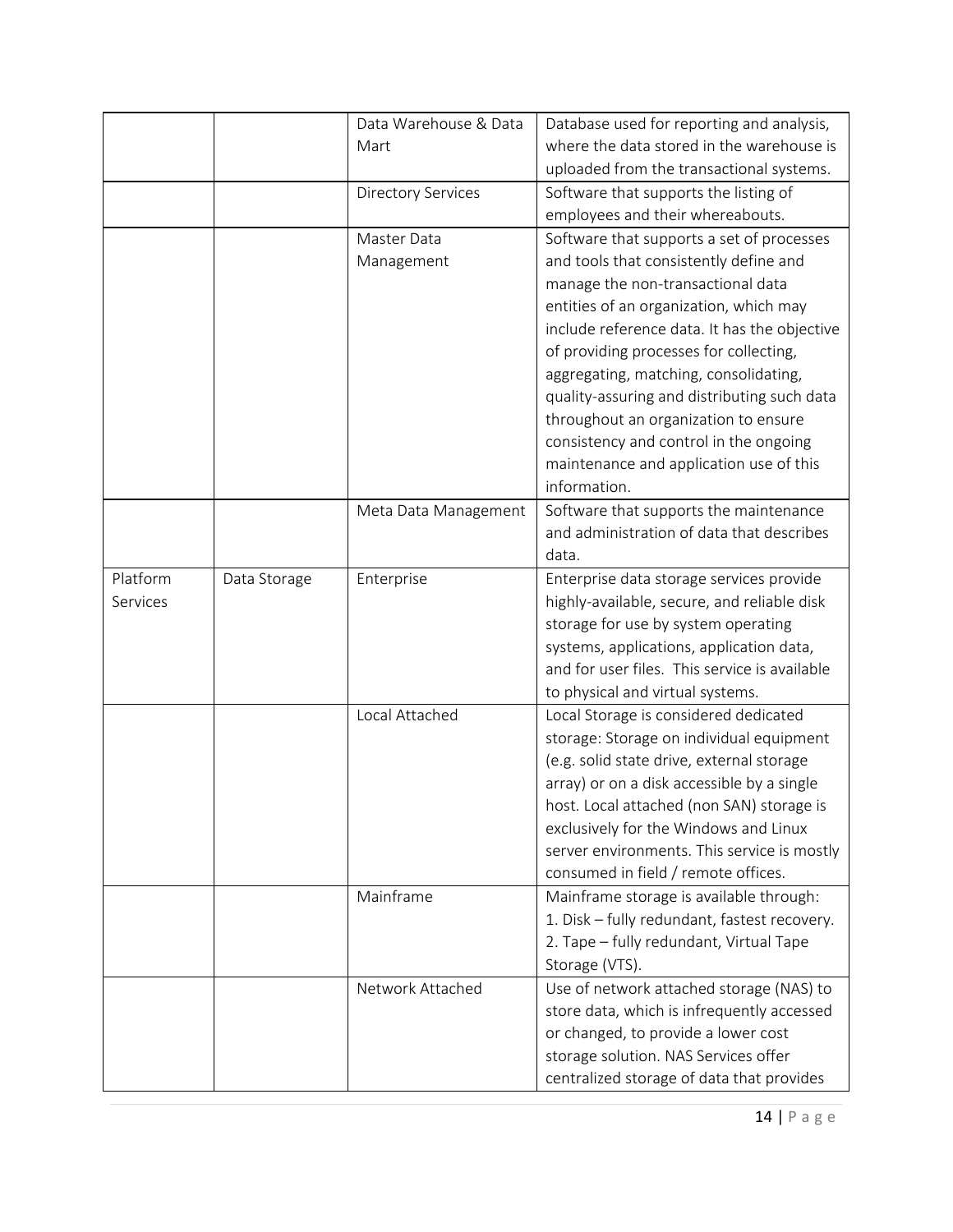|                     |             | faster deployment, easier maintenance,<br>and fewer staff requirements for support.<br>The device is connected to the network,<br>access to the device is controlled by<br>network and firewall configurations.<br>Deduplication is not a capability of this<br>service. No security scanning is offered,<br>resulting in additional customer<br>requirements to use this as a storage<br>solution. The NAS Services are used to<br>support ETS backup services only.              |
|---------------------|-------------|------------------------------------------------------------------------------------------------------------------------------------------------------------------------------------------------------------------------------------------------------------------------------------------------------------------------------------------------------------------------------------------------------------------------------------------------------------------------------------|
| Operating<br>System | Mainframe   | A mainframe or supercomputer operating<br>system is, in simplest terms, a collection of<br>programs that manage a computer<br>system's internal workings - its memory,<br>processors, devices, and file system.<br>Mainframe operating systems are tailored<br>to meet the substantially different<br>architectures and purposes of mainframes<br>as high-volume transaction processing<br>devices, or the purposes of<br>supercomputers as high-volume<br>algorithmic processors. |
|                     | Midrange    | A midrange computer operating system is,<br>in simplest terms, a collection of programs<br>that manage a computer system's internal<br>workings - its memory, processors,<br>devices, and file system. Midrange<br>computers are almost universally known<br>as servers to recognize that they often<br>"serve" applications to end users at<br>"client" computers, that they use a<br>client/server computing model.                                                              |
|                     | Distributed | Operating systems that support the<br>distributed server environment.                                                                                                                                                                                                                                                                                                                                                                                                              |
| Hardware            | Mainframe   | A Mainframe is a high-performance<br>computer used for large-scale computing<br>purposes that require greater availability<br>and security. It often serves many<br>connected terminals and is usually used by<br>large complex organizations.                                                                                                                                                                                                                                     |
|                     | Midrange    | Midrange computers encompass a very<br>broad range and reside in capacity                                                                                                                                                                                                                                                                                                                                                                                                          |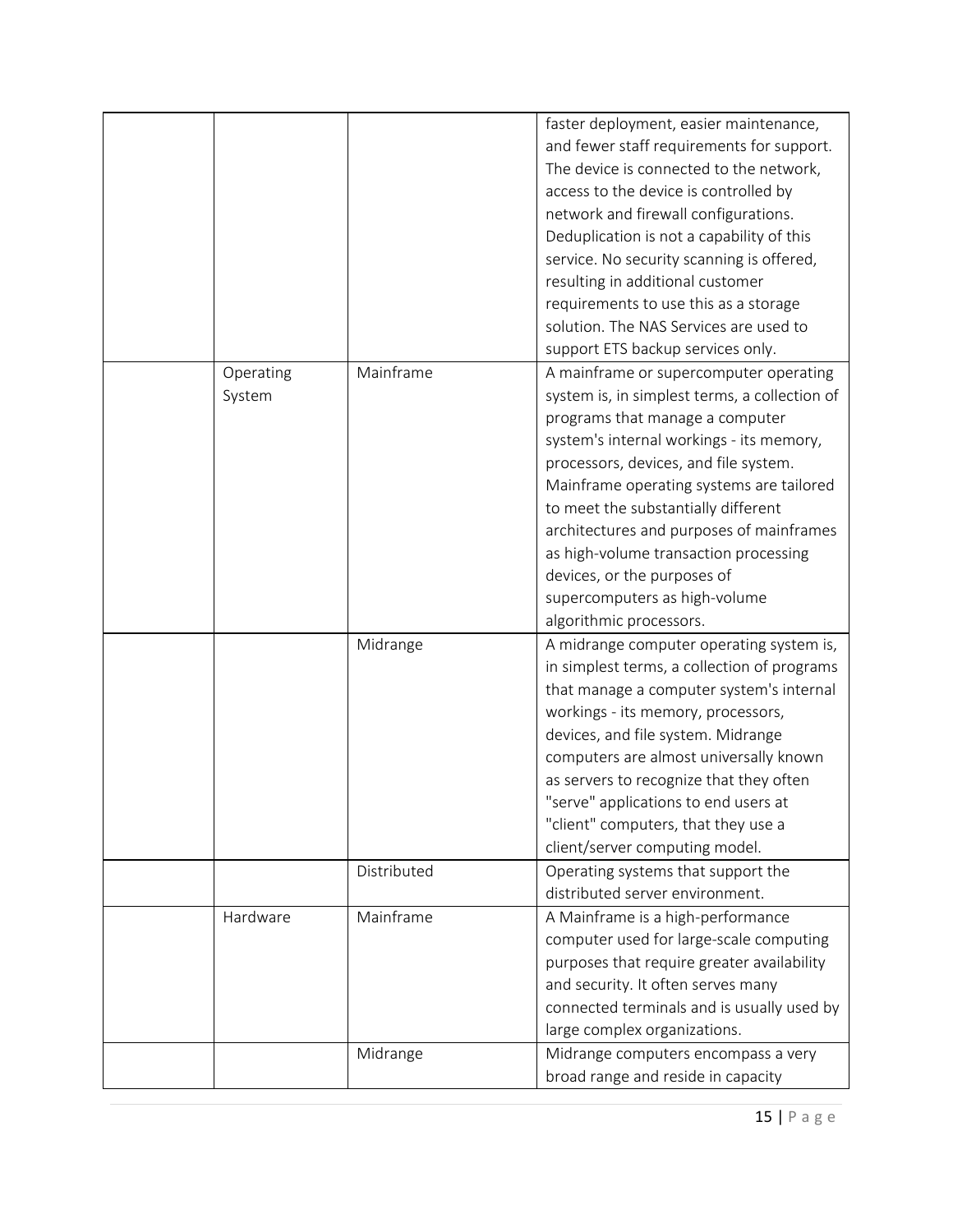|                       | between high-end PCs and mainframes.         |
|-----------------------|----------------------------------------------|
|                       | Formerly called "minicomputers", which       |
|                       | were hosts to dumb terminals connected       |
|                       | over dedicated cables, most midrange         |
|                       | computers today function as servers in a     |
|                       | network.                                     |
| Distributed           | Distributed computing is a field of          |
|                       | computer science that studies distributed    |
|                       | systems. A distributed system is a           |
|                       | software system in which components          |
|                       | located on networked computers               |
|                       | communicate and coordinate their actions     |
|                       | by passing messages. The components          |
|                       | interact with each other in order to         |
|                       | achieve a common goal.                       |
| Communication         | Communications Hardware refers broadly       |
| Hardware              | to hardware intended primarily to create a   |
|                       | link to the network from the user or         |
|                       | another computational device.                |
| Mobile                | As with other operating systems, a mobile    |
|                       | computing device Operating System (OS)       |
|                       | is a computer program, implemented in        |
|                       | either software or firmware, which acts as   |
|                       | an intermediary between users of a           |
|                       | computer and the computer hardware.          |
|                       | The purpose of an OS is to provide an        |
|                       | environment in which a user can execute      |
|                       | applications.                                |
| Virtualization        | In computing, virtualization is the creation |
|                       | of a virtual (rather than actual) version of |
|                       | something, such as a hardware platform,      |
|                       | Operating System (OS), storage device, or    |
|                       | network resources. This section of the IRM   |
|                       | categorizes those mechanisms to create       |
|                       | virtual platforms.                           |
| Desktop Services      | IT support & maintenance for general end-    |
|                       | user technologies (hardware and/or           |
|                       | software).                                   |
| Platform as a Service | A category of cloud computing services       |
|                       | that provides a platform allowing            |
|                       | customers to develop, run, and manage        |
|                       | web applications without the complexity      |
|                       | of building and maintaining the              |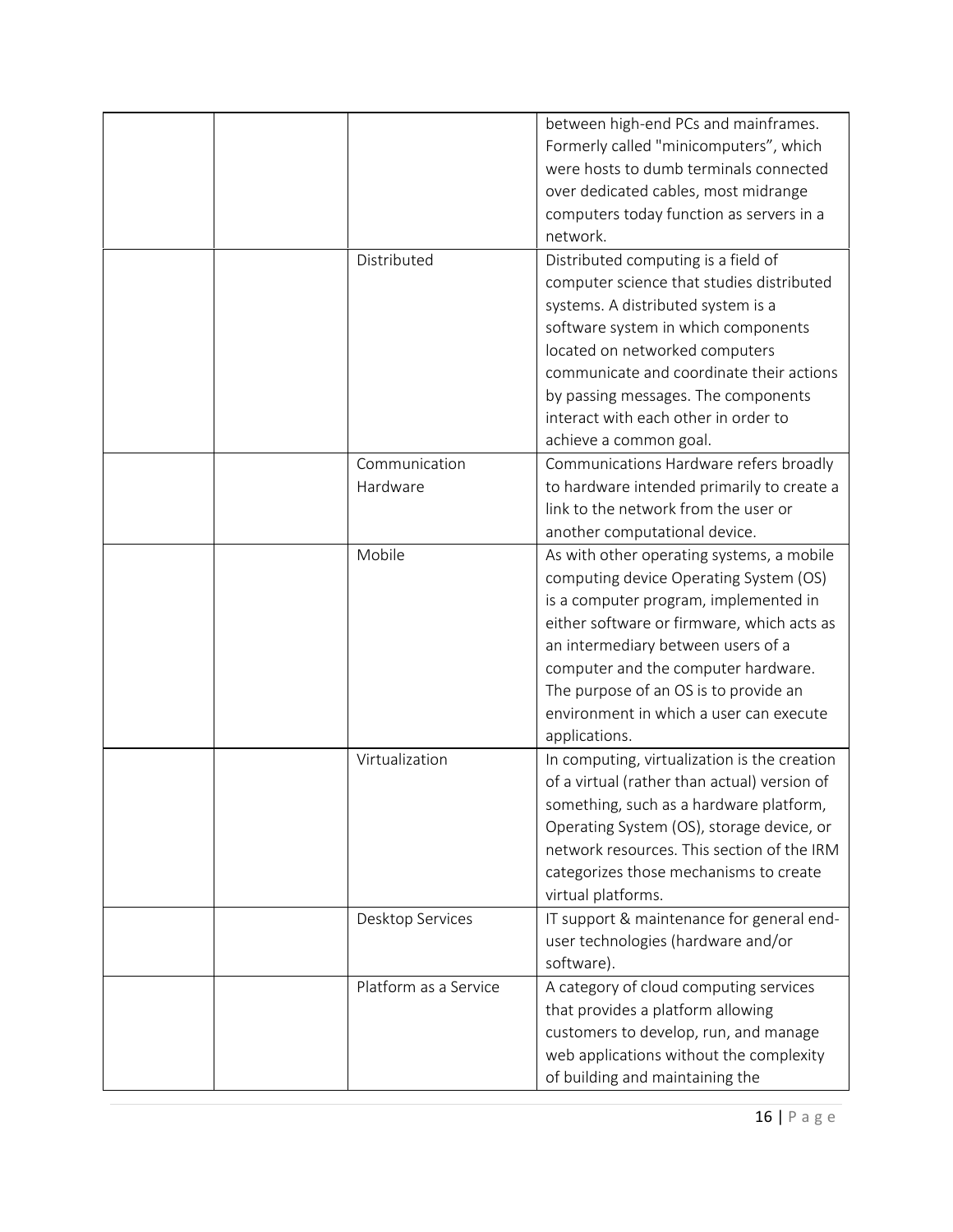|         |                       | infrastructure typically associated with     |
|---------|-----------------------|----------------------------------------------|
|         |                       | developing and launching an app.             |
|         | Infrastructure as a   | A cloud computing form that provides         |
|         | Service               | computing resources over the Internet.       |
|         |                       | Cloud laaS providers host infrastructure     |
|         |                       | components for users.                        |
| Network | Data & Video Services | A data network type is an electronic         |
|         |                       | communications process that allows for       |
|         |                       | the orderly transmission and receptive of    |
|         |                       | data, such as letters, spreadsheets, and     |
|         |                       | other types of documents. What sets the      |
|         |                       | data network apart from other forms of       |
|         |                       | communication, such as an audio network,     |
|         |                       | is that the data network is configured to    |
|         |                       | transmit data only. This is in contrast to   |
|         |                       | the audio or voice network, which is often   |
|         |                       | employed for both voice communications       |
|         |                       | and the transmission of data such as a       |
|         |                       | facsimile transmission.                      |
|         |                       | Video networks can be dedicated links        |
|         |                       | devoted to video for large video             |
|         |                       | conferencing installations. As with Voice    |
|         |                       | traffic, Video is often a type of traffic    |
|         |                       | carried on data networks using some form     |
|         |                       | of packet-switching technology. Video        |
|         |                       | traffic is distinct from Data traffic in the |
|         |                       | delivery requirements (it needs to arrive    |
|         |                       | nearly synchronously and be assembled in     |
|         |                       | order without drop-outs) and bandwidth       |
|         |                       | usage (which is very high).                  |
|         | Voice Services &      | Voice networks are sometimes dedicated,      |
|         | Infrastructure        | as in the original public switched           |
|         |                       | telephone network (PSTN), but have           |
|         |                       | changed to be a type of traffic carried on   |
|         |                       | data networks using some form of packet-     |
|         |                       | switching technology. Voice traffic is       |
|         |                       | distinct from Data traffic in the delivery   |
|         |                       | requirements (it needs to arrive nearly      |
|         |                       | synchronously and be assembled in order      |
|         |                       | without drop-outs) and bandwidth usage       |
|         |                       | (which is high).                             |
|         | Infrastructure        | For the purposes of the IRM,                 |
|         |                       | Infrastructure, as used here, is a broad     |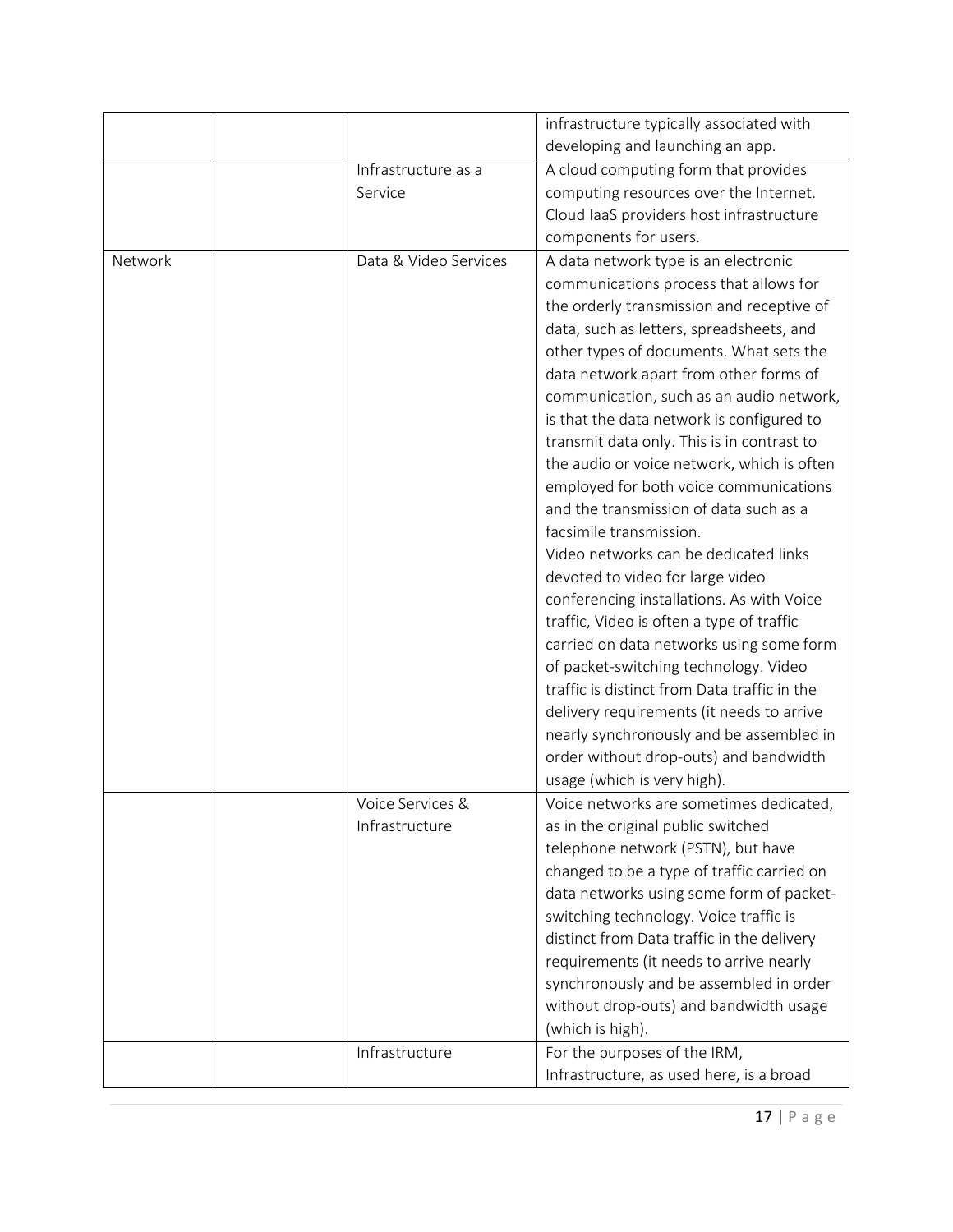|                      | term covering the various forms of basic      |
|----------------------|-----------------------------------------------|
|                      | hardware and software that comprise the       |
|                      | foundation of a network.                      |
| Radio Infrastructure | Radio networks are transmitted through        |
|                      |                                               |
|                      | free space by radio waves. There are two      |
|                      | types of radio networks currently in use      |
|                      | around the world: the one-to-many             |
|                      | broadcast network commonly used for           |
|                      | public information and mass media             |
|                      | entertainment; and the two-way type           |
|                      | used more commonly for public safety and      |
|                      | public services such as police, fire,         |
|                      | taxicabs, and delivery services. Many of      |
|                      | the same components and much of the           |
|                      | same basic technology applies to both.        |
| VOIP                 | Internet telephony refers to                  |
|                      | communications services - voice, fax,         |
|                      | SMS, and/or voice-messaging applications      |
|                      | $-$ that are transported via the Internet,    |
|                      | rather than the Public Switched Telephone     |
|                      | Network (PSTN). The steps involved in         |
|                      | originating a VoIP telephone call are         |
|                      | signaling and media channel setup,            |
|                      | digitization of the analog voice signal,      |
|                      | encoding, packetization, and transmission     |
|                      | as Internet Protocol (IP) packets over a      |
|                      | packet-switched network. On the               |
|                      |                                               |
|                      | receiving side, similar steps (usually in the |
|                      | reverse order) such as reception of the IP    |
|                      | packets, decoding of the packets and          |
|                      | digital-to-analog conversion reproduce the    |
|                      | original voice stream.                        |
| Radio over IP        | Radio over Internet Protocol (RoIP) is        |
|                      | similar to VoIP, but augments two-way         |
|                      | radio communications rather than              |
|                      | telephone calls. From the system point of     |
|                      | view, it is essentially VoIP with PTT (Push   |
|                      | To Talk). To the user it can be               |
|                      | implemented like any other radio              |
|                      | network. With RoIP, at least one node of a    |
|                      | network is a radio (or a radio with an IP     |
|                      | interface device) connected via IP to other   |
|                      | nodes in the radio network. The other         |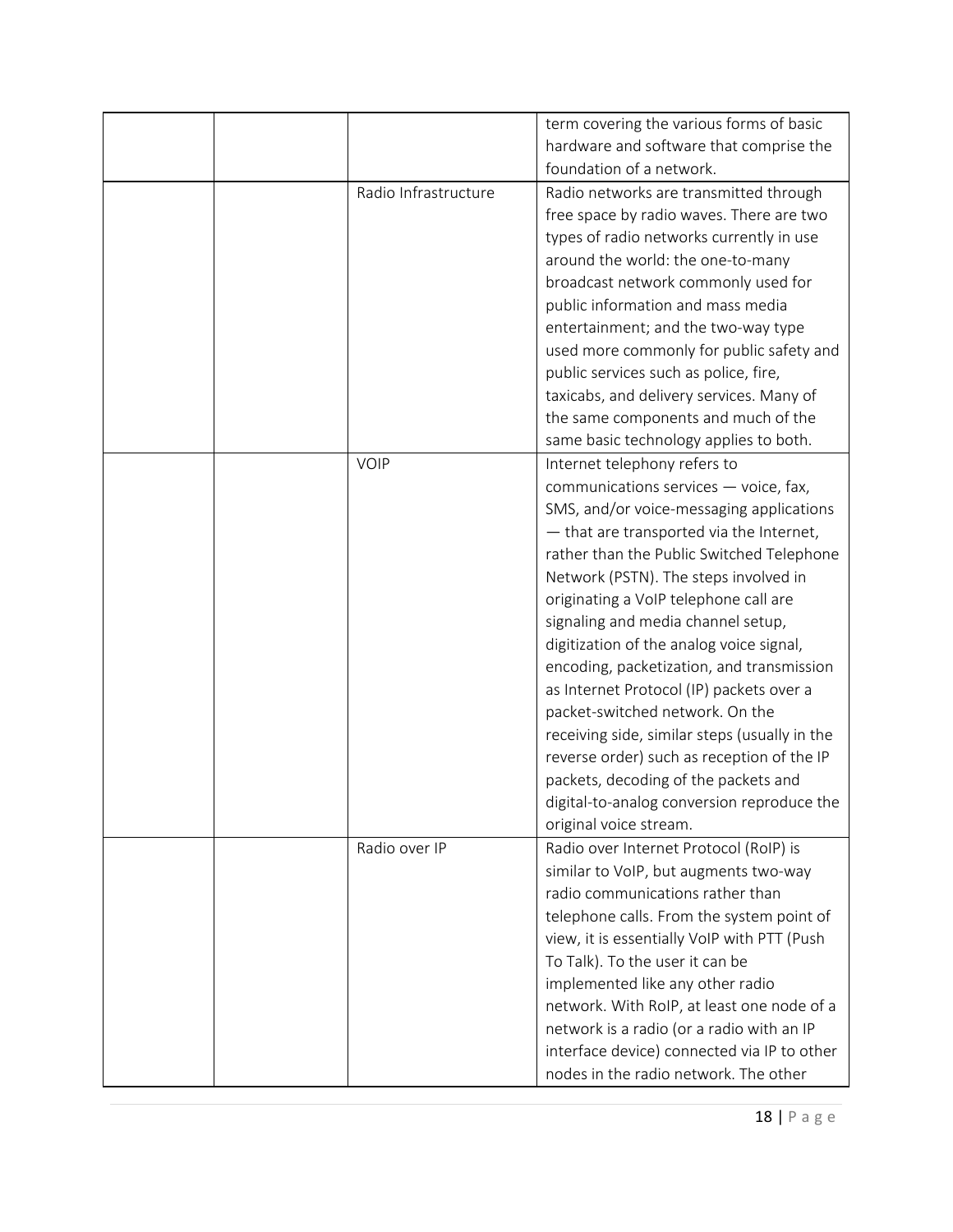|  |               | nodes can be two-way radios, but could       |
|--|---------------|----------------------------------------------|
|  |               | also be dispatch consoles either traditional |
|  |               | (hardware) or modern (software on a PC),     |
|  |               | POTS telephones, softphone applications      |
|  |               | running on a computer such as a Skype        |
|  |               | phone, PDA, smartphone, or some other        |
|  |               | communications device accessible over IP.    |
|  |               | RoIP can be deployed over private            |
|  |               | networks as well as the public Internet.     |
|  | Web & Video   | Web conferencing refers to a service that    |
|  | Conferencing  | allows conferencing events to be shared      |
|  |               |                                              |
|  |               | with remote locations. In general the        |
|  |               | service is made possible by Internet         |
|  |               | technologies, particularly on TCP/IP         |
|  |               | connections. The service allows real-time    |
|  |               | point-to-point communications as well as     |
|  |               | multicast communications from one            |
|  |               | sender to many receivers. It offers          |
|  |               | information of text-based messages, voice    |
|  |               | and video chat to be shared                  |
|  |               | simultaneously, across geographically        |
|  |               | dispersed locations. Applications for web    |
|  |               | conferencing include meetings, training      |
|  |               | events, lectures, or short presentations     |
|  |               | from any computer.                           |
|  |               | Videoconferencing is the conduct of a        |
|  |               | videoconference (also known as a video       |
|  |               | conference or video teleconference) by a     |
|  |               | set of telecommunication technologies        |
|  |               | which allow two or more locations to         |
|  |               | communicate by simultaneous two-way          |
|  |               | video and audio transmissions. It has also   |
|  |               | been called 'visual collaboration' and is a  |
|  |               | type of groupware.                           |
|  | Mobile Device | Mobile Device Networking covers the sets     |
|  | Networking    | of standards commonly used for mobile        |
|  |               | devices and mobile telecommunication         |
|  |               | services and networks that comply with       |
|  |               | specifications by the International          |
|  |               | Telecommunication Union. Such standards      |
|  |               | find applications in wireless voice          |
|  |               | telephony, mobile Internet access, fixed     |
|  |               | wireless Internet access, video calls and    |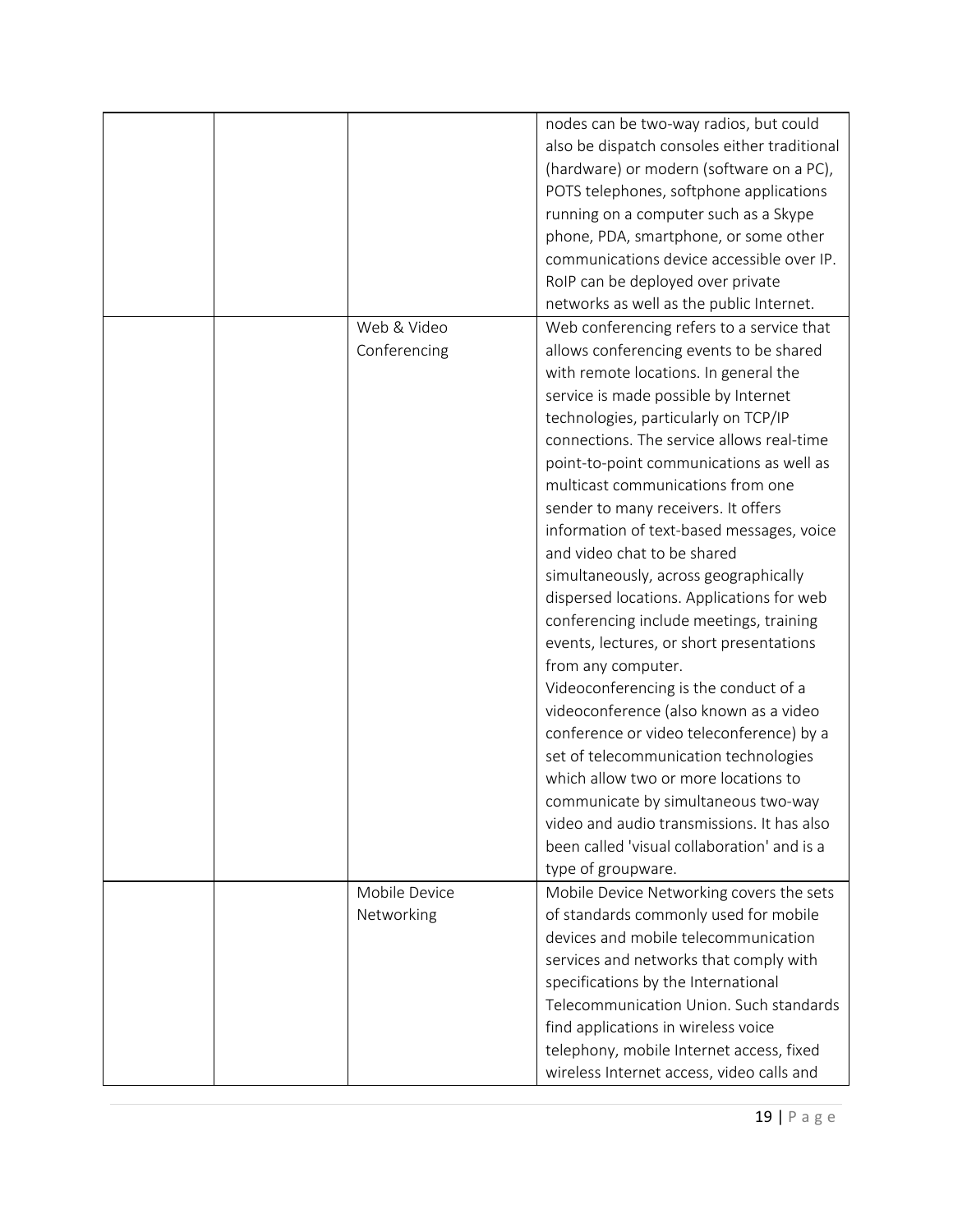|                         |                                     |                                        | mobile TV, among others.                                                                                                                                                                                                                                                                                                                                                                                                                 |
|-------------------------|-------------------------------------|----------------------------------------|------------------------------------------------------------------------------------------------------------------------------------------------------------------------------------------------------------------------------------------------------------------------------------------------------------------------------------------------------------------------------------------------------------------------------------------|
| Information<br>Security | <b>Cyber Security</b><br>Management | Security Management                    | Major category of information security<br>services to protect networks, computers,<br>programs and data from attack, damage<br>or unauthorized access. Services may<br>include: threat and vulnerability<br>management, continuous monitoring,<br>data integrity and privacy management,<br>identification & authorization,<br>cryptography, incident response, audit<br>trail capture & analysis, and certification &<br>accreditation. |
|                         |                                     | Threat & Vulnerability<br>Management   | Threat and Vulnerability Management<br>involves all functions pertaining to the<br>protection of federal information and<br>information systems from unauthorized<br>access, use, disclosure, disruptions,<br>modification, or destruction, as well as<br>the creation and implementation of<br>security policies, procedures and controls.<br>It includes all risk and controls tracking for<br>IT systems.                             |
|                         |                                     | <b>Continuous Monitoring</b>           | Continuous Monitoring includes all<br>activities related to the real-time<br>monitoring of security controls employed<br>within or inherited by a system. (see<br>Appendix G of NIST Special Publication<br>800-37)                                                                                                                                                                                                                      |
|                         |                                     | Data Integrity & Privacy<br>Management | Data Integrity and Privacy Management<br>involves the coordination of data<br>collection, storage, dissemination, and<br>destruction as well as managing the<br>policies, guidelines, and standards<br>regarding data management, so that data<br>quality is maintained and information is<br>shared or available in accordance with the<br>law and best practices                                                                       |
|                         |                                     | Identification and<br>Authentication   | Defines the set of capabilities to support<br>the management of permissions for<br>logging onto a computer, application,<br>service, or network; includes user<br>management and role/privilege<br>management. This includes Identification                                                                                                                                                                                              |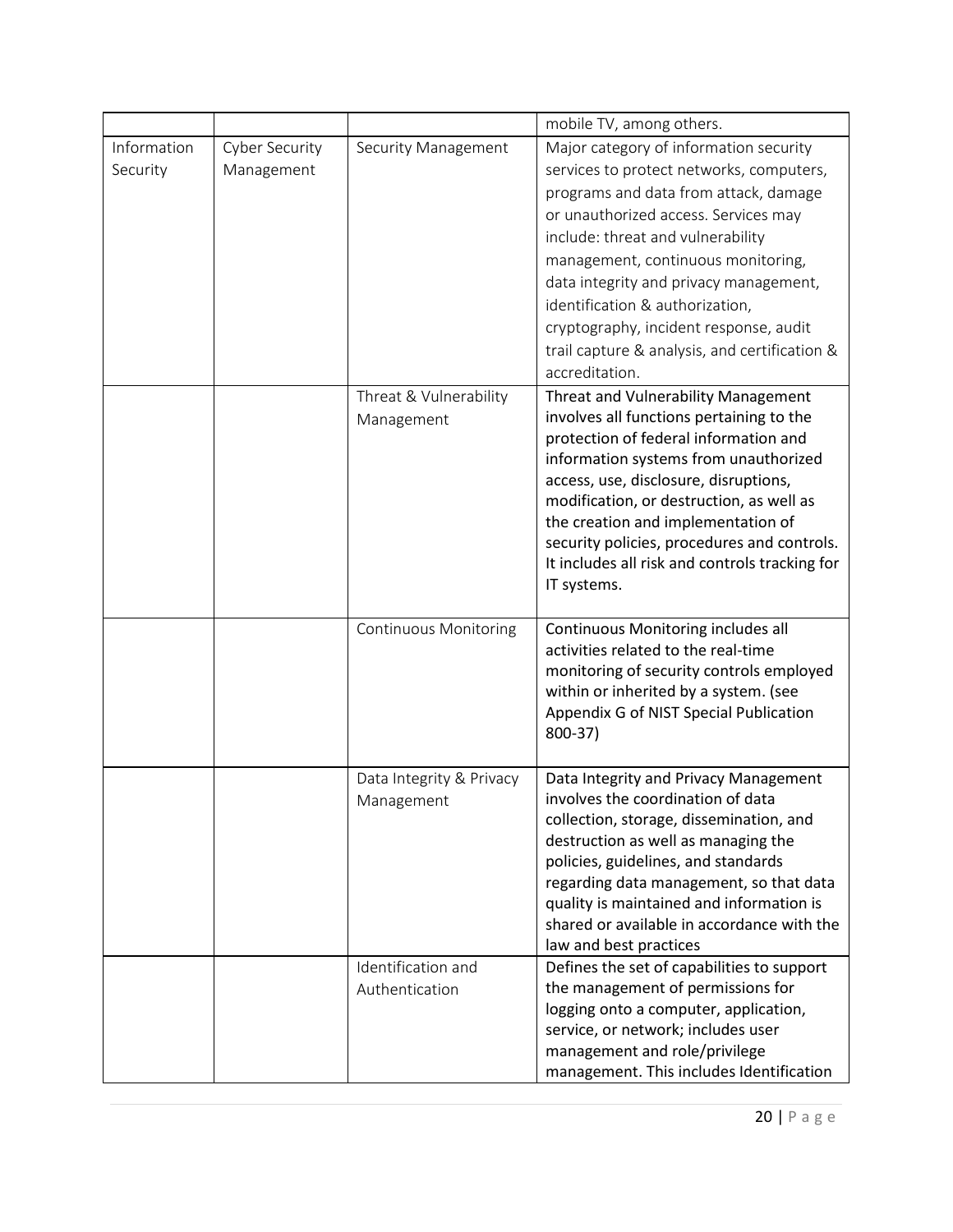|                                     | and Authentication for digital signatures.                                           |
|-------------------------------------|--------------------------------------------------------------------------------------|
| Incident Management                 | Software that supports the set of                                                    |
|                                     | capabilities to provide active response and                                          |
|                                     | remediation to a security incident that has                                          |
|                                     | allowed unauthorized access to a                                                     |
|                                     | government information system.                                                       |
| Compliance                          | Software, processes, and procedures to                                               |
|                                     | ensure compliance with applicable laws,                                              |
|                                     | rule or order issued by an executive                                                 |
|                                     | authority, or regulatory agency of a                                                 |
|                                     | government and having the force of law,                                              |
|                                     | as intended through the supervision and<br>oversight of operations and programs, the |
|                                     | protection of systems and resources, and                                             |
|                                     | the prevention of waste, fraud and abuse.                                            |
|                                     |                                                                                      |
| Authentication &<br>Security        | Software that supports obtaining                                                     |
| Authorization<br>Controls           | information about parties attempting to                                              |
|                                     | log on to a system or application for                                                |
|                                     | security purposes and the validation of                                              |
| those users.                        |                                                                                      |
| Virus Protection                    | Software used to prevent, detect, and                                                |
|                                     | remove self-replicating programs that run                                            |
|                                     | and spread by modifying other programs                                               |
| or files.                           |                                                                                      |
| Digital Signature                   | Software to use and manage electronic                                                |
|                                     | signatures to support.                                                               |
| Encryption                          | Software to convert plaintext to ciphertext                                          |
|                                     | through the use of a cryptographic                                                   |
| algorithm.                          |                                                                                      |
| <b>Virus Protection</b>             | Software used to prevent, detect, and                                                |
|                                     | remove self-replicating programs that run                                            |
| or files.                           | and spread by modifying other programs                                               |
|                                     |                                                                                      |
| IT Systems<br>IT Service Management | This is the set of tools that supports the                                           |
| Management                          | maintenance and continuous                                                           |
|                                     | improvement of the IT environment with a                                             |
|                                     | focus on customer needs and IT services.                                             |
|                                     | Functions support workflow and linking                                               |
|                                     | between incident, change, problem, and                                               |
|                                     | service request records with each other                                              |
|                                     | and with records of configuration items.                                             |
| License Management                  | Software that supports enterprise license                                            |